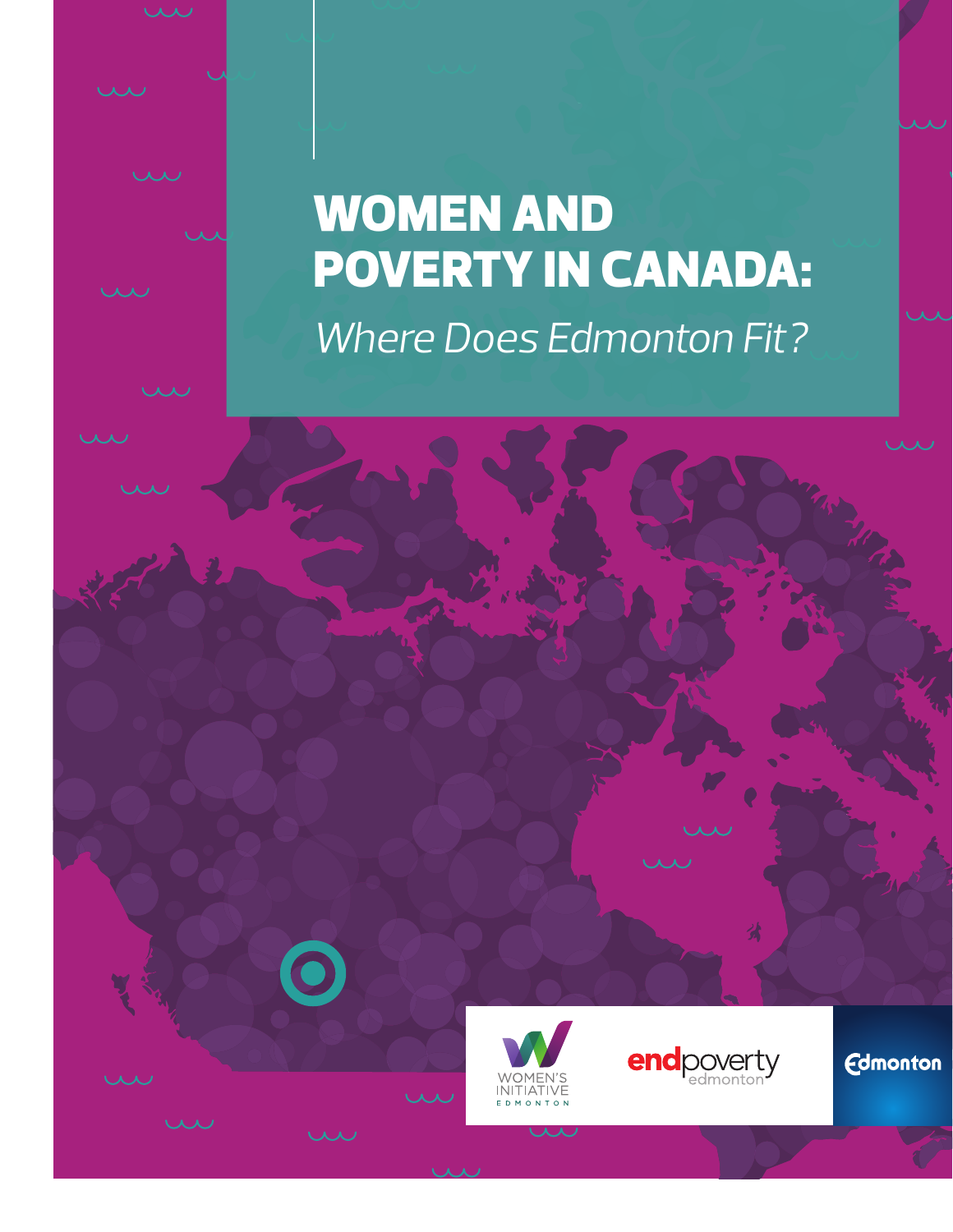### **Table of Contents**

| Background and Context  4         |  |
|-----------------------------------|--|
|                                   |  |
|                                   |  |
|                                   |  |
| Cross-sections of Poverty  10     |  |
|                                   |  |
|                                   |  |
|                                   |  |
|                                   |  |
|                                   |  |
|                                   |  |
| Current Edmonton Initiatives 16   |  |
|                                   |  |
| Definitions and Abbreviations 19  |  |
| References and Further Reading 22 |  |

*This report was written by Margaux Robertson for the Edmonton Women's Initiative as part of a student intern placement program with the Institute of Public Administration Canada from April to June 2019. This paper is intended to provide an overview of the women in poverty in Canada, Alberta and Edmonton.*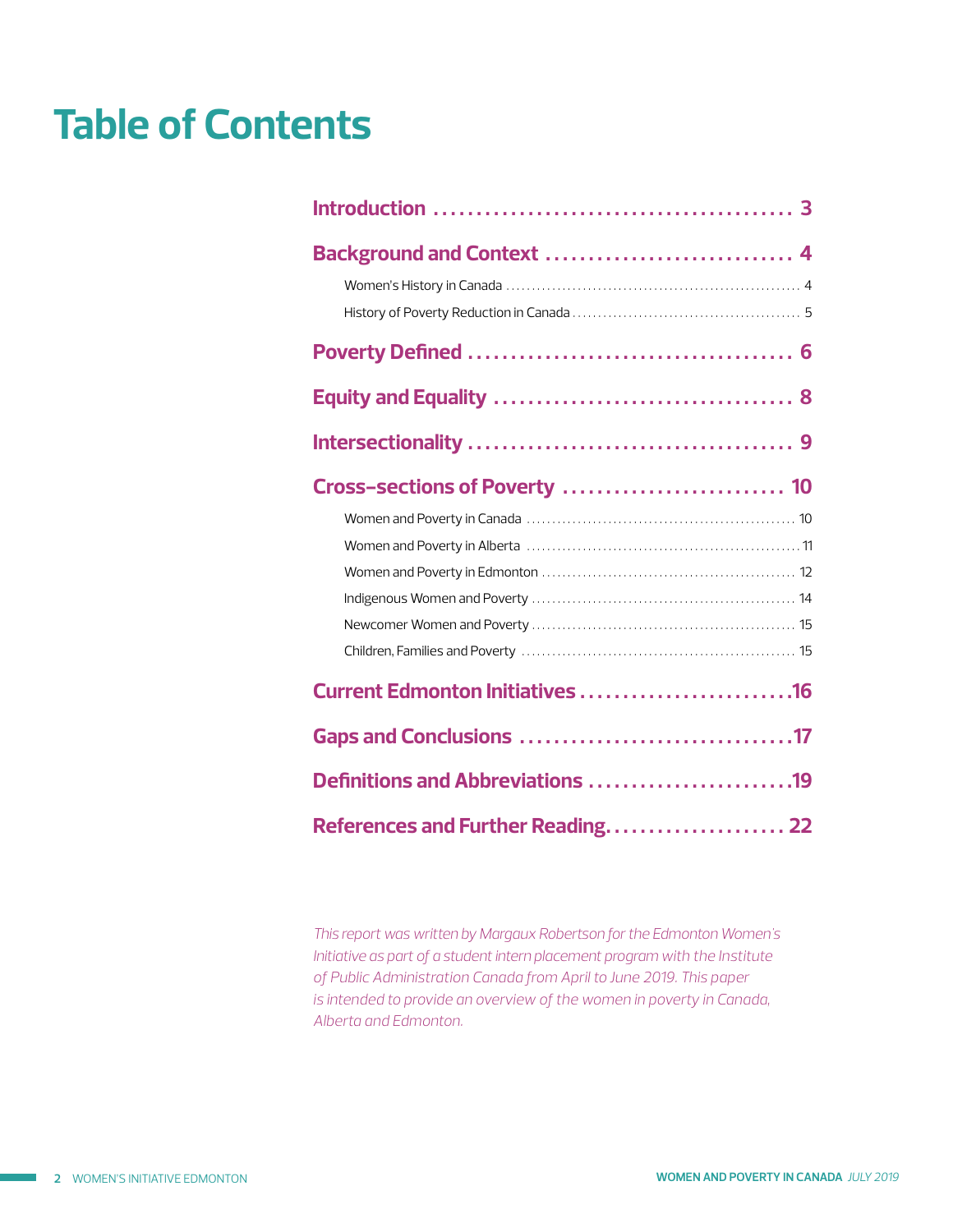## <span id="page-2-0"></span>**Introduction**

Life in Canada is different for different genders and women are often *expected to take on roles and responsibilities based on outdated gender roles. There have been significant advancements in women's rights, but women continue to face challenges as a result of patriarchy.*



Canada has an international reputation for being welcoming, affluent, and multicultural, however, more than 1.9 million women in Canada are considered low income (Canadian Women's Foundation, 2018). Certain groups of women are more likely than others to fall into this category and there are many systemic barriers that stand in the way of their financial stability. This corresponds to the finding that more than half of Canadians (52%) believe poverty has been increasing where they live in recent years (Angus Reid Institute, 2018). Overall, one in every five women is poor in Canada (Canadian Women's Health Network, 2012).

Poverty is gendered, and women are more likely than men to live in poverty. Women are also most likely to head lone-parent households, which means that children are also adversely affected by gender inequity in Canada. Women in Canada make up about half of the population but on average have lower incomes, less housing security, more unpaid domestic labour, experience greater rates of poverty and gender-based violence, and in general have fewer opportunities than men. Improving women's equity and inclusion boosts the economy, increases productivity, and reduces child poverty. This is important considering poverty is expensive. Estimates suggest that poverty in Canada costs taxpayers \$72-84 billion per year (Canada Without Poverty, 2019).

Income affects every aspect of our lives, from what we eat to where we live, to what we wear and how we get around. Lack of income means doing things in a less efficient, safe, or cost effective way: like hauling laundry and groceries on the bus, using pay phones, not being dressed appropriately for the weather, and having to make tough choices about where to live (Canadian Women's Health Network, 2012). Poverty is powerful, and it permeates every aspect of life; financial anxiety, poor diet can impact physical and mental health, and a lack of funds can exacerbate loneliness and isolation. In 2019, there continues to be systemic discrimination throughout Canada, with increasing inequities in resources, access, and power.



billion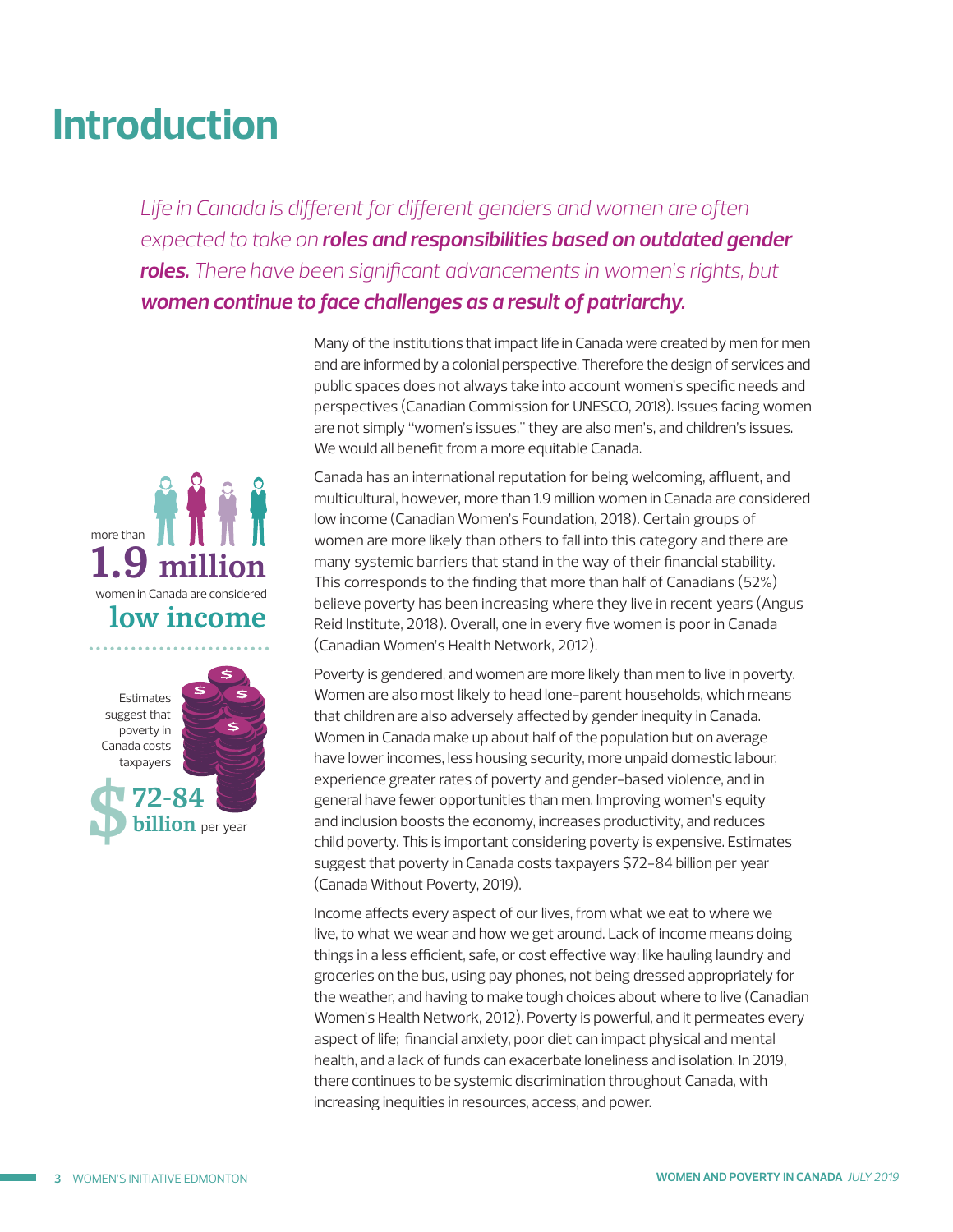# <span id="page-3-0"></span>**Background and Context**

*Waves in the Feminist Movement*

*1800s*







inequality.

Encouraging individualism and intersectionality.



**WOMEN'S HISTORY IN CANADA**

Feminism is the the advocacy of women's political, cultural, and economic rights on the basis of the equality between men and women (Canadian Commission for UNESCO, 2018). Feminist or Women's Movements have deep historical roots in Canada. Activists have campaigned for issues such as women's legal rights; voting, body autonomy; abortion and reproductive rights; including contraception and prenatal care; protection from domestic violence, and sexual harassment; workplace rights, including maternity leave and equal pay; and against all forms of discrimination women encounter.

In all, there have been three major waves in the feminist movement. The first wave of feminism- the suffragist period- emerged in the early 1800s. Their mandate focused on women's suffrage, or right to vote, and brought gains in rights and political power. While this work gained white women the right to vote in 1918, it wasn't until 1960 that all people in Canada could vote, including Indigenous, Black, and Asian Women (Canadian Commission for UNESCO, 2018).

The second wave of feminism, also known as the protesters' period, began in the 1960s and furthered women's equality to include the workplace, reproductive rights, sexuality, and the family (Canadian Commission for UNESCO, 2018). The movement aimed at addressing persistent exclusion and inequality, which was reaffirmed in the 1951 Fair Employment Practices Act and later the 1986 Employment Equity Act (Canadian Commission for UNESCO, 2018).

The third wave of feminism first emerged in the 1990s and lasted until about 2012. Third wave feminists pushed to increase women's perspectives on politics and everyday life, and encouraged individualism and intersectionality. Third wave feminism focused on how race, ethnicity, class, religion, gender, and nationality are all significant factors when discussing feminism. Despite the many waves of change brought on by the feminist movements, women of colour, Indigenous people, and LGBTQ2S+ voices are often still marginalized and excluded from feminist agendas (Canadian Commission for UNESCO, 2018).

The fourth wave of feminism began in about 2012, and is still centered around intersectionality and sexual harassment. Fourth wave takes advantage of the internet and social media as a platform for calling out inequities and misogyny, like justice against sexual assault and harassment, equal pay for equal work, and bodily autonomy like reproductive and abortion rights. Social media is the birthplace of fourth wave feminism and the #MeToo movement, where Twitter and Facebook became the battlegrounds between feminists and others. Advocates argue that the #MeToo movement created a 'call-out' culture in which sexism and misogyny can be challenged (Philips and Cree, 2014, p. 939). Feminism fits within the broader social agenda, as gender equity is recognized by academics as a key factor in alleviating poverty, improving women's health and achieving economic growth (Philips and Cree, 2014, p. 939-940).

*2012 1990s 1960s*

1990<sub>5</sub>

2012

**1960s**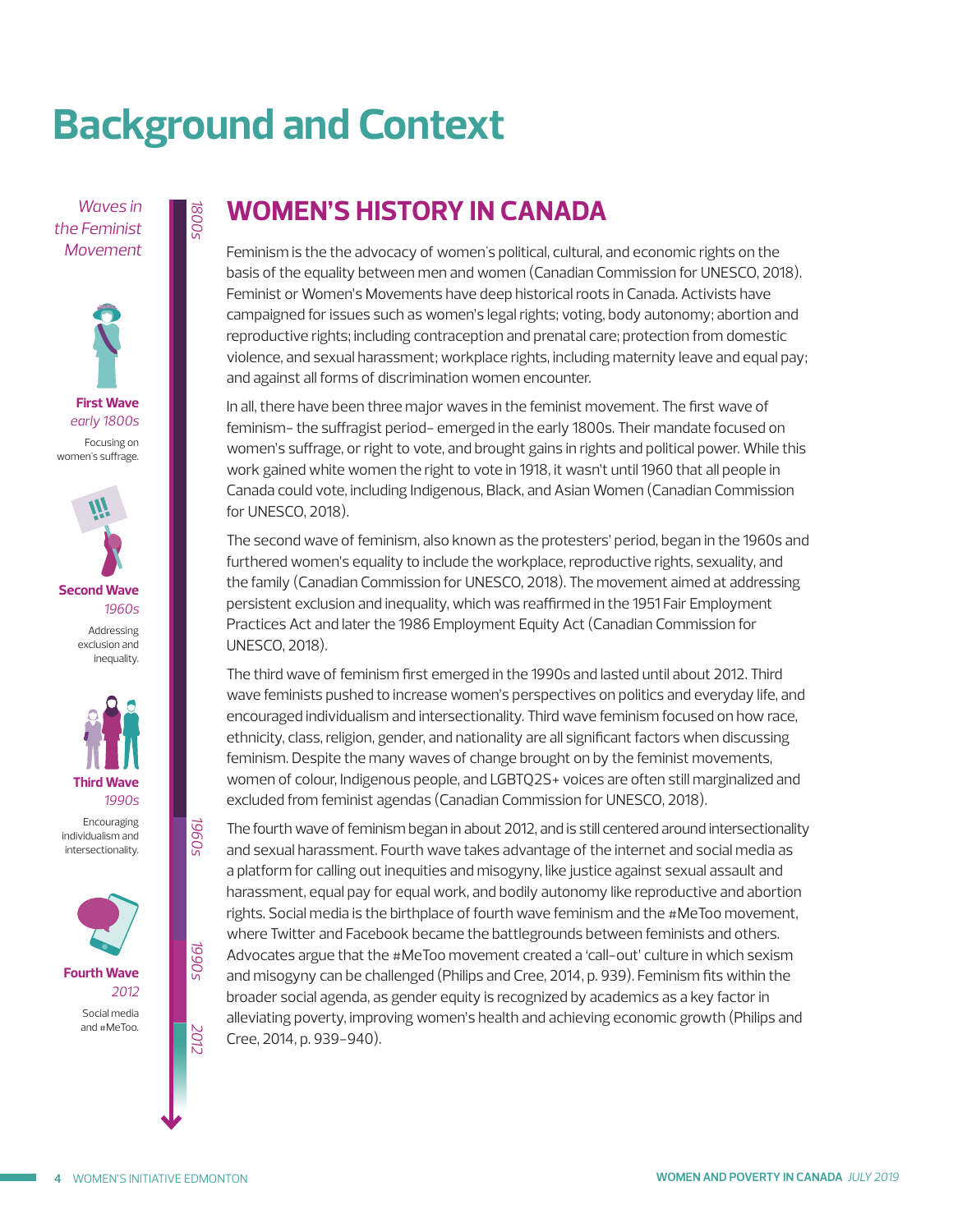### <span id="page-4-0"></span>**HISTORY OF POVERTY REDUCTION IN CANADA**

The way poverty was dealt with in Canada has shifted dramatically from a charity model and approach towards a human rights approach. This shift has emerged from concerns that programmatic interventions for many years have not lifted people out of poverty and the realization that poverty is rooted in deep systemic factors in society and institutions. A human rights approach tackles poverty from its root causes - societal conditions that create inequities manifested in poverty. A human rights approach puts people at the centre with a focus on their basic right to food, shelter and employment - the essential necessities to live a decent life.

*The government now plays a key role in working with communities to help alleviate poverty. Today, the United Nations' 17 Sustainable Development Goals highlight the importance of "leaving no one behind." Goal number 1 of the sustainable development goals to transform our world is "No Poverty," while other goals include zero hunger, good health and wellbeing, gender equality, reduced inequality, decent work and economic growth (United Nations, 2016).* 

> National measures of poverty in Canada date to the 1960s, when poverty became a public issue (The Canadian Encyclopedia, 2015). Concerns for poverty alleviation grew from the appalling living conditions under which many of Canada's Indigenous people and elderly lived, and also by large regional income disparities. This sudden "discovery" of poverty contradicted the vision of affluence that prevailed in the postwar era. In 1964, the United States launched its "war against poverty" and Canada began a more quiet campaign of study and legislation in an effort to understand the causes and remedies (The Canadian Encyclopedia, 2015).

> In 1965, the federal government established a group of specialists to study and encourage greater federal-provincial collaboration in alleviating poverty. In 1968, Statistics Canada employed its first ever poverty measures in Canada. This report shocked Canadians as the 1971 report stated that 27% of Canadians lived in poverty (The Canadian Encyclopedia, 2015). Many positive policies were created as a result of this shift towards a more human rights approach to poverty.

The Canada Pension Plan, the Guaranteed Income Supplement Program, and the Canada Assistance Plan (CAP) were all introduced to help address poverty in Canada. The Canada Assistance Plan (1966) was a cost-share program between the federal and provincial governments that assisted individuals living with a disability, unemployed, or low income. CAP assisted many Canadians in poverty with day care, family counselling, and child welfare services. However, since 1995, CAP was replaced by the Canada Health and Social Transfer, which merged federal and provincial funding payments for social assistance. Provinces now have a greater discretion over social program spending, including those programs intended to alleviate or prevent poverty (The Canadian Encyclopedia, 2015).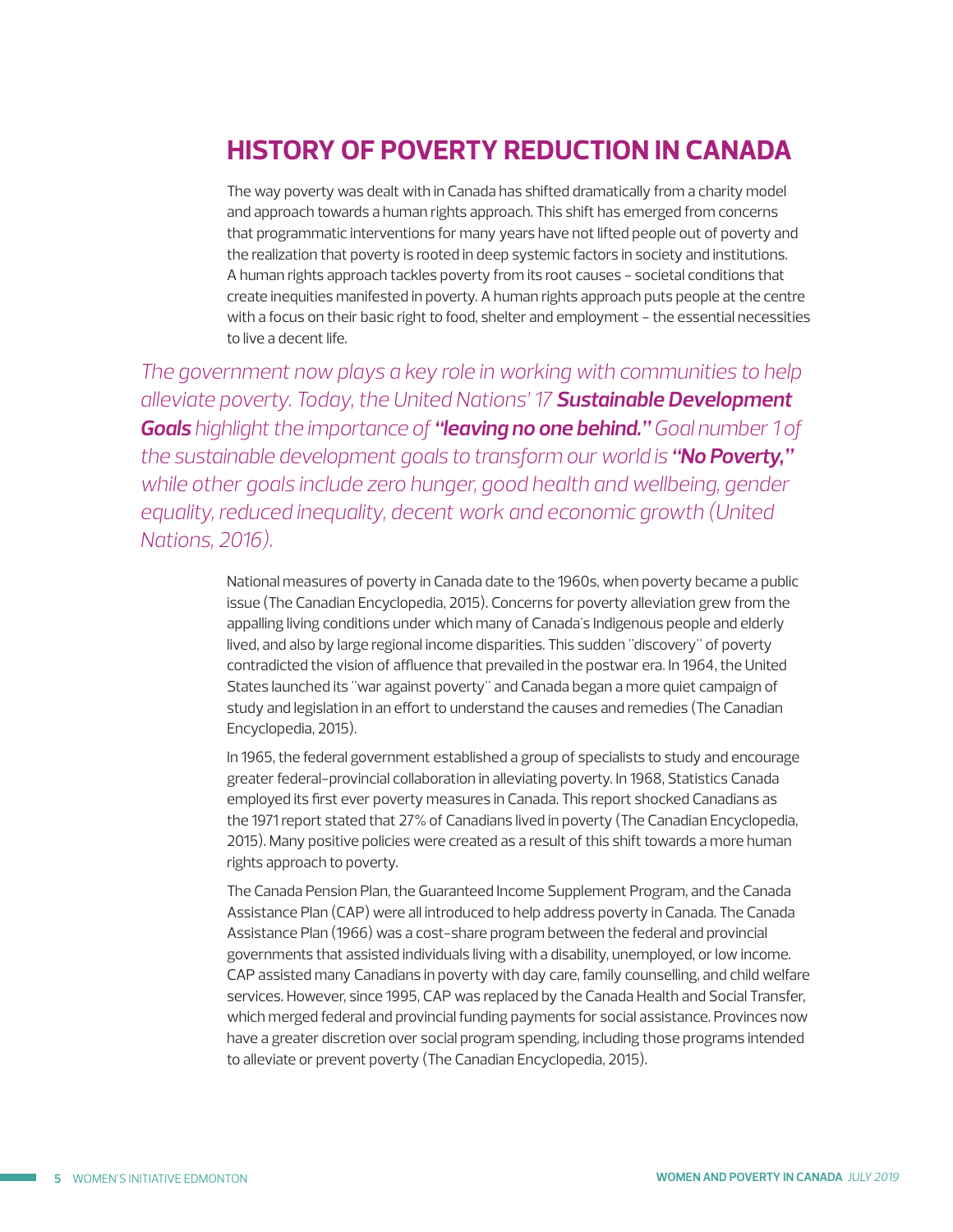### <span id="page-5-0"></span>**Poverty Defined**

Canada now uses the Market Basket Measure (MBM), that defines low income based on a specific set of goods and services that represent a basic standard of living. (Government of Canada, 2015). For example, a family is considered low income if it does not have enough money to buy specific goods and services in its community. It is an absolute measure of low income. This indicator is available for 49 different communities across Canada and is more sensitive to differences in the cost of living. This is an important step in poverty work because looking at income levels only paints a partial picture of poverty in Canada. To fully

"Canada does not have an official definition of poverty, but the working definition sees people living in poverty as *individuals who are facing ongoing difficulty to cover expenses for basics*  like food, rent, utilities, winter clothing, school supplies, and dental care."

understand how poverty affects Canadians, there needs to be an understanding of the other factors that affect the everyday lives of those who live in poverty, such as housing, food, health and crime (Government of Canada, 2015).

Canada does not have an official definition of poverty, but the working definition sees people living in poverty as individuals who are facing ongoing difficulty to cover expenses for basics like food, rent, utilities, winter clothing, school supplies, and dental care. Individuals living in poverty may rely on social assistance, "payday loans ," shelters, and food banks. For individuals accessing social assistance, the definition of poverty is very well defined. There are three different income measures used to measure poverty, however, all of these measures have their limitations and do not provide a complete picture of poverty (Canadian Women's Foundation, 2018). There have been many calls for Canada to establish one clear poverty line definition. EndPovertyEdmonton states "people experience poverty when they lack , or are denied, economic, social and cultural resources to have a quality of life that sustains and facilitates full and meaningful participation in the community," which goes beyond the hard line definition of poverty in terms of income (EPE, n.d.). Many of the statistics available about women and poverty are based on Low Income Measures After Tax (LICO). However, according to an Angus Reid Institute survey on personal experiences of poverty in Canada conducted in 2018, many Canadians living above Statistics Canada's LICO are still 'struggling' and 22% of them have household incomes between \$50,000- \$100,000.

Some of people living in poverty may rely on social assistance. People who rely on social assistance live in poverty. Social assistance meets the bare minimum requirements, and often people are forced to choose between basic necessities like paying rent or buying groceries. For example, AISH in Alberta is \$1,685 per month, whereas the average rent per month in Edmonton is \$1,198, which does not leave much leeway for paying the electricity bill or buying groceries.

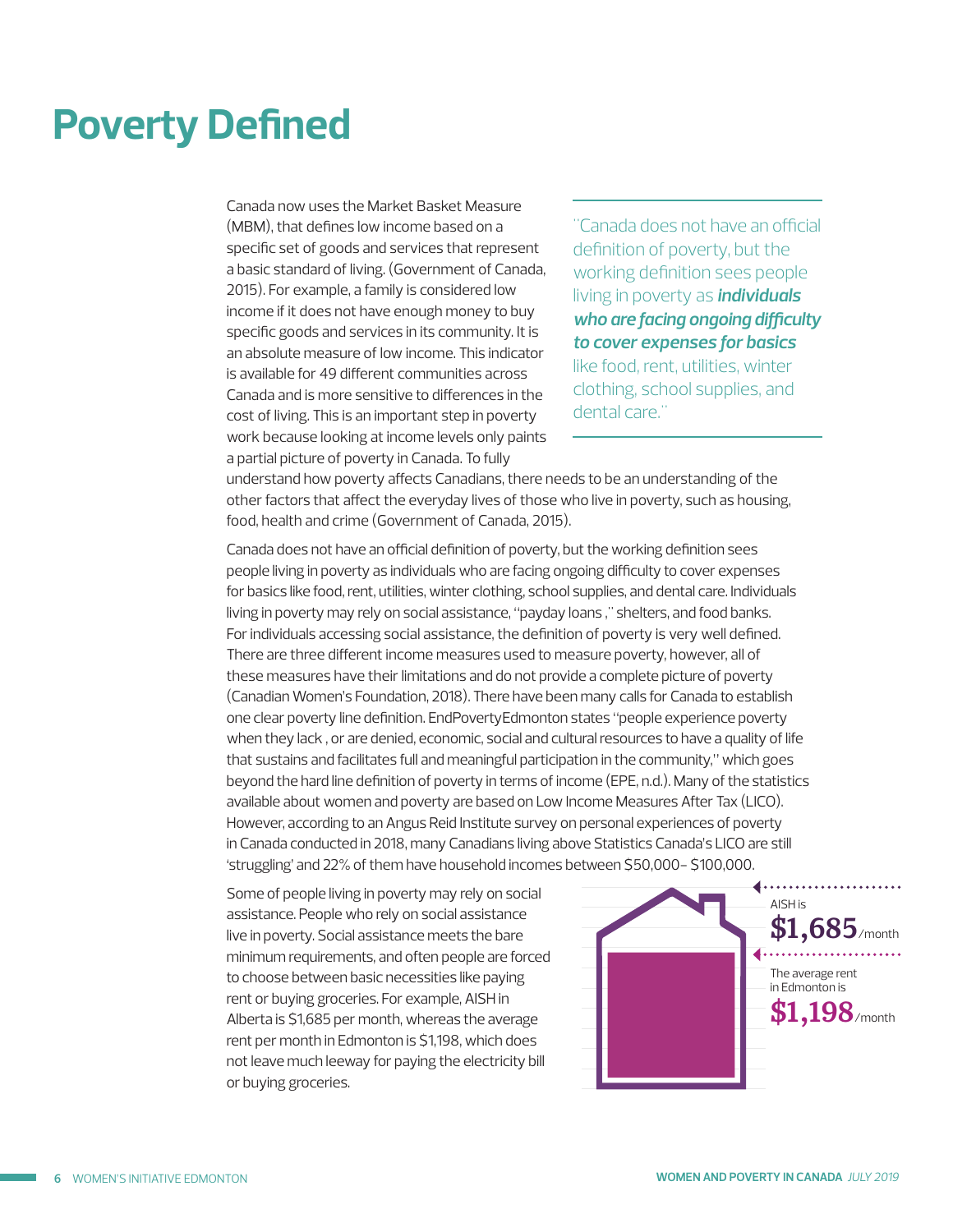*Poverty can be described as absolute or relative. Absolute poverty describes deprivation, a situation where a person can't afford basic needs such as adequate food, shelter, clothing, and transportation (Canadian Women's Foundation, p.3, 2018). Relative poverty describes inequality, a situation where a person is noticeably worse off than most people in their community.* 

> Many low-income families can barely afford to pay for rent and put food on the table, let alone pay for dental care, eyeglasses, school outings, sports equipment for the kids, internet access, or prescription drugs. These are things that most people in Canada take for granted and would consider necessities.

People can fall into poverty for many different reasons; they may not have the necessary skills or education to get a job that pays enough to live above the poverty line, their community may have limited employment opportunities, some may have lost their job, others may have a physical or mental disability or illness that impacts their ability to find and maintain employment, they may have been in an accident or may be too ill to work, they may be experiencing workplace discrimination, or they may not be able to work due to rising childcare costs. Newcomers experience more difficulty finding work due to culture, language barriers and difficulties in having out of country work experience and education recognized. Given that poverty is also gendered, women are much more likely than men to experience all its effects.

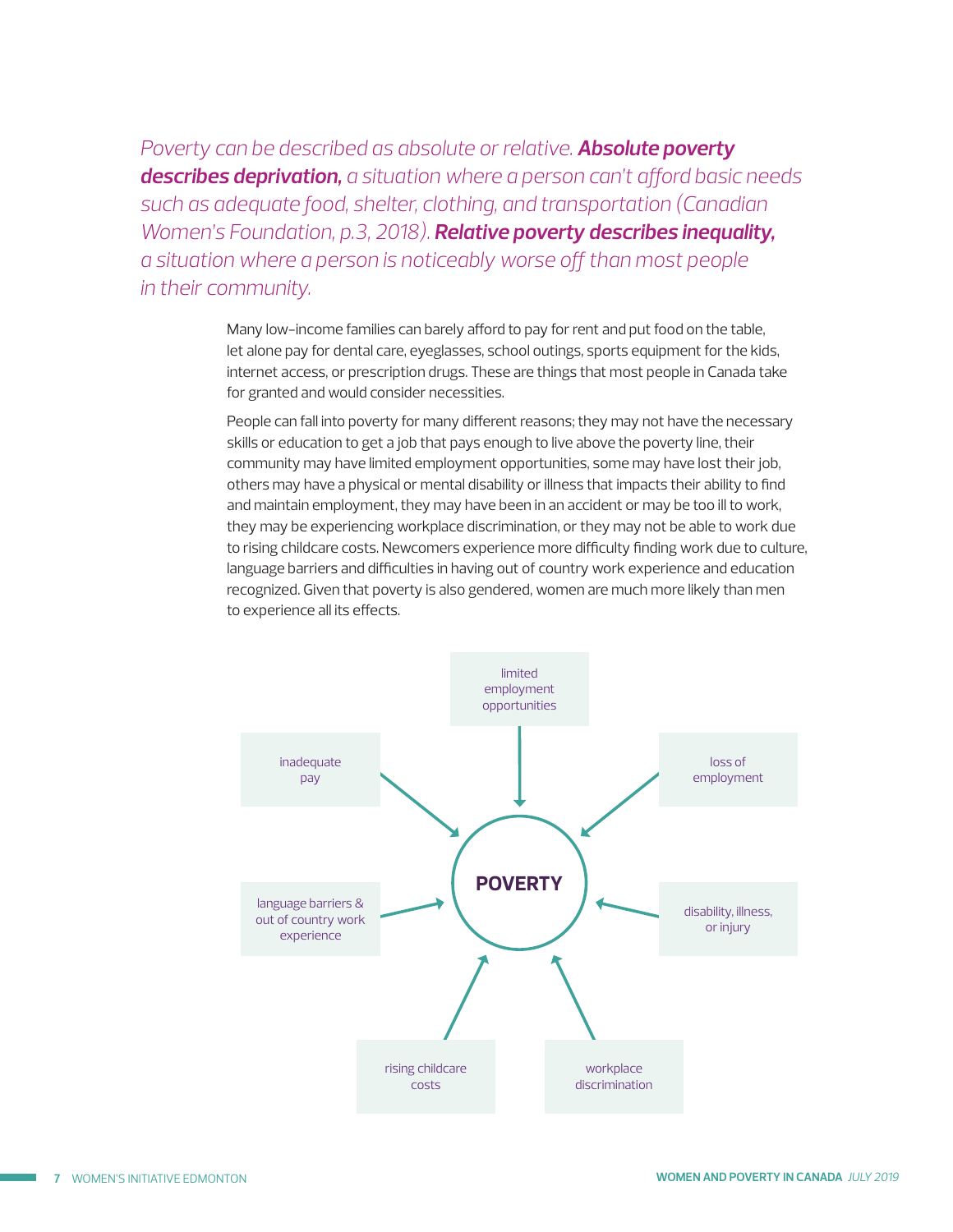# <span id="page-7-0"></span>**Equity and Equality**



In Canada, income inequality is on the rise. For example, since 1999, for every dollar of wealth generated, 66 cents has gone to the wealthiest 20% of families. (Canadian Women's Foundation, p.3, 2018). In order for Canada to represent itself as a country that supports equality, poverty is a major barrier it must overcome.

Even in 2019, women still do the majority of unpaid domestic labour. Although the women's movements have improved conditions for women to work outside the home, women today now feel the squeeze of working double duty, both inside and outside the home. About 70% of women in dual-parent families with a child under the age of five also work outside the home. Heavy household workloads often force women to choose part-time, casual and seasonal work to balance childcare and home duties. Taking lower paying jobs, balancing childcare, and systemic barriers are a major cause of women and children living in poverty. In 2015, women spent an average of 3.6 hours per day doing unpaid household work, which is 50% more than the 2.4 hours that men spend doing the same tasks. Women are more likely than men to sacrifice career opportunities and advancement for better work-life balance in order to juggle their domestic responsibilities (Canadian Women's Foundation, 2018).

Racialized groups and recent immigrants are also more likely to be living in poverty, have low paying jobs, and be unemployed compared to non-racialized Canadians. Poverty is, therefore, also a problem of equality. (Canada Without Poverty, 2019). Different groups of women have higher rates of poverty than others. For example, according to Statistics Canada, Indigenous women (34.3%) face the highest rates of poverty throughout Canada, followed closely by immigrant women (31.4%)(Canadian Women's Foundation, 2018). Over half of Status Indigenous children live in poverty, with rates as high as 70% in the prairies. Children in women lone-parent families face poverty rates as high as 42% (Canadian Women's Foundation, 2013, 2018).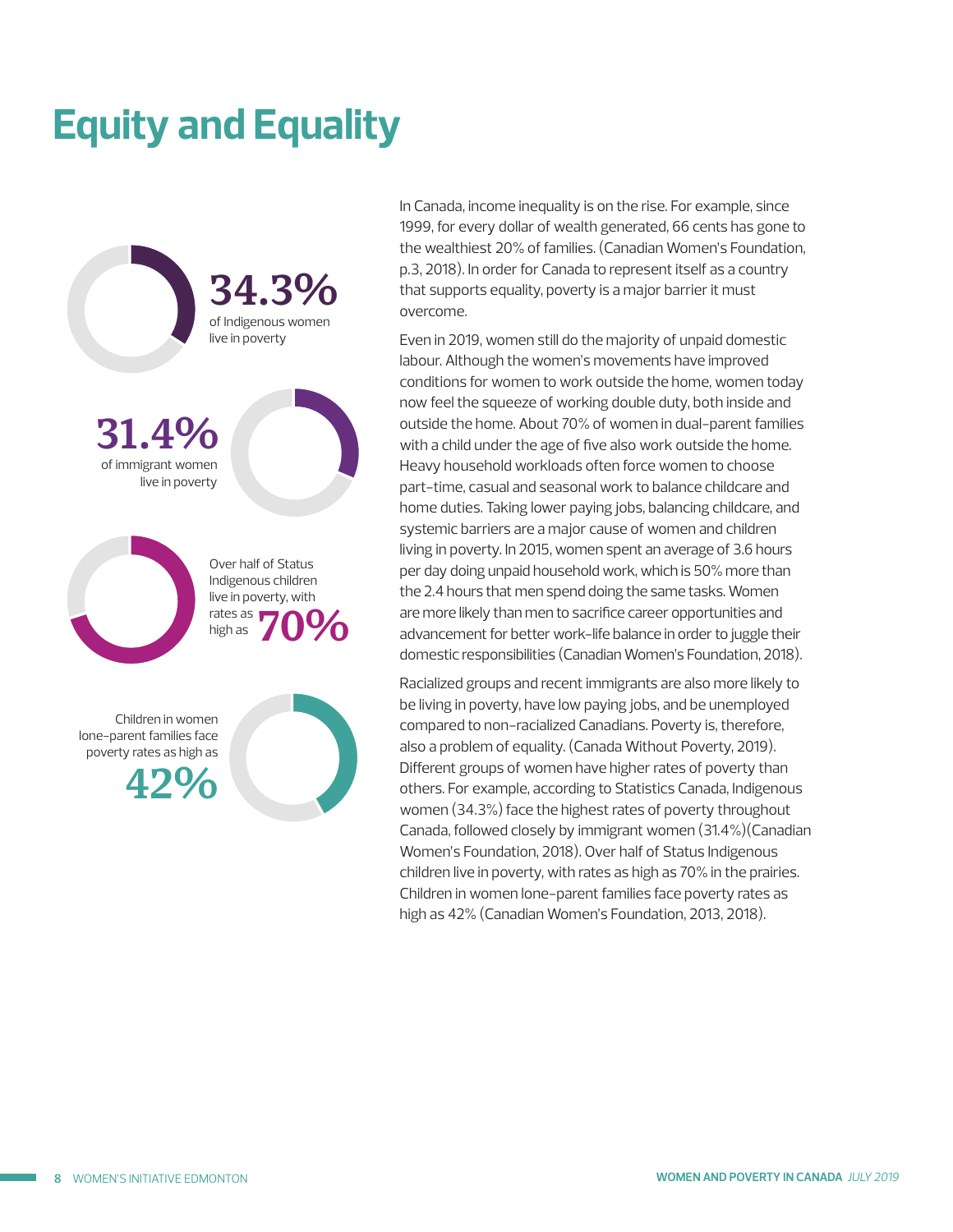### <span id="page-8-0"></span>**Intersectionality**

Kimberlé Crenshaw, an American civil rights advocate and a leading scholar of critical race theory coined the term "intersectionality," also referred to as intersectional feminism. Intersectionality explores how gender intersects with other social categorizations like race, class, religion, sexual orientation, and disability and how they relate to systems and structures of oppression, domination, or discrimination.

Gender Based Analysis Plus or GBA+ is a process for examining how various intersecting identity factors impact the effectiveness of government initiatives. GBA+ is an analytical tool that is applied with the intention of advancing gender equality (City of Edmonton, 2017). The plus aspect of GBA+ highlights the intersectionality of gender equality. For example, age, education, race, language, geography, sexual and gender orientation, culture, and income. GBA+ was developed by the Government of Canada for employee training purposes, and has expanded to the Government of Alberta and the City of Edmonton (City of Edmonton, 2017). GBA+ is used as an assessment tool to consider potential impacts of policies, programs, or initiatives on diverse groups of citizens that considers gender and other insectional factors (City of Edmonton, 2017). Additionally, the Gender Based Analysis plus is effective because it builds a person's capacity to challenge their assumptions about an opportunity, issue or group.

By using a GBA+ lens all levels of government are able to better serve citizens from all backgrounds. It also creates more equitable policies and programs that are designed to better suit the needs of diverse Canadians. GBA+ is essential in making important decisions on programs and services. For example, using a GBA+ lens, policy makers can create shelters that are accessible to women with disabilities, or create culturally sensitive support for Newcomers or Indigenous women. Looking at intersections of discrimination allows all levels of government to make better informed and just decisions.

*The City of Edmonton developed a video to introduce the concept of GBA+. Watch the video online here:*

*bit.ly/2NzruLt*

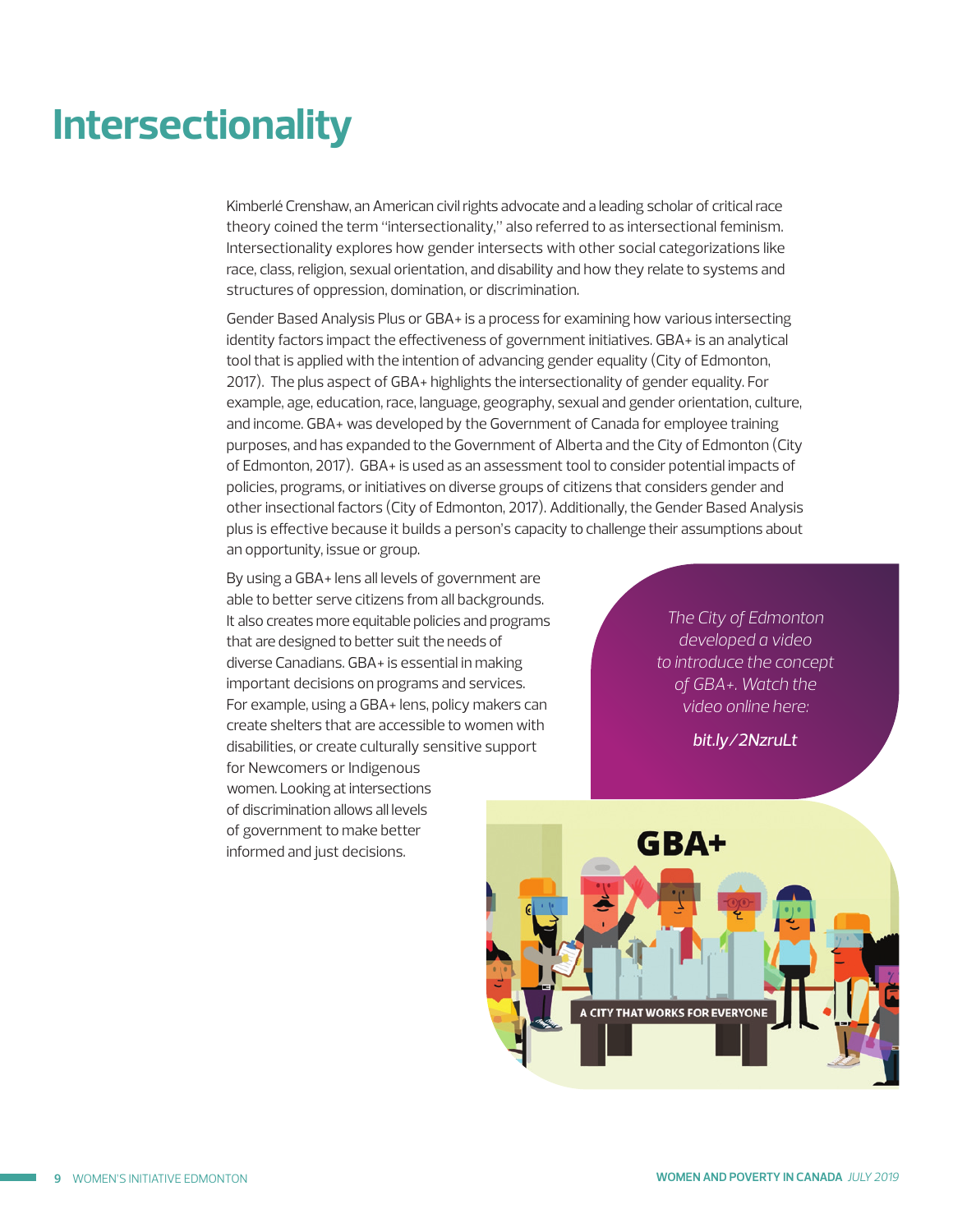### <span id="page-9-0"></span>**Cross-sections of Poverty**

#### **WOMEN AND POVERTY IN CANADA**

Prime Minister Justin Trudeau made international headlines shortly after his swearing-in as Canada's new Prime Minister. He did not waste time announcing his cabinet, which was comprised of half women and half men. His reason for creating gender parity in cabinet - "because it's 2015." Despite Canada's global praise for being equitable, accepting and just, there is still work to do to ensure that all Canadians have access to safe housing, healthy food, clean drinking water, affordable childcare, health-care, and reliable employment.

*In Canada, communities are experiencing growing inequities in resources, access, and power. Indigenous peoples, women, racialized people, people with disabilities, people living in poverty, youth, seniors, newcomers, and LGBTQ2S+ communities continue to face barriers when accessing health, employment, and housing.* 

> More than 235,000 Canadians experience homelessness annually, costing the economy over \$7 billion. On any given night in Canada, more than 35,000 are homeless. Single mothers enter shelters twice as often as two parent families. Domestic violence is a contributing factor to homelessness and when women and children are homeless, they are at an increased risk of violence, sexual assault and exploitation (Canadian Women's Foundation, 2018).

People with lower incomes tend to have shorter lives and more health problems (Canadian Women's Health Network, 2012). Canada is the only industrialized country with a universal healthcare system but not a national pharmacare policy (Canada without Poverty, 2019). Additionally, one in eight Canadians struggle to put food on the table. Food bank use is steadily increasing in Canada, 28% higher than in 2008 (Canada without Poverty, 2019). Food-insecure households were 80% more likely to report having diabetes, 60% more likely to report high blood pressure and 70% more likely to report food allergies. (Canada without Poverty, 2019). Poor health outcomes are just one aspect of poverty that is in dire need of attention by all levels of government.



In 2015, Canada implemented its First Poverty Reduction Strategy, Opportunity for All. This strategy brings together new investments of \$22 billion that the Government of Canada has made to support the social and economic well-being of all Canadians (Social Development Canada, 2018). The federal government has also made long-term investments in areas such as housing, clean water, health, transportation, early learning and child care, and skills and employment, which will help address the multiple dimensions of poverty (Social Development Canada, 2018). The Government has developed Opportunity for All using a GBA+ lens in order to take into consideration the variation in experiences and barriers that different groups face related to poverty.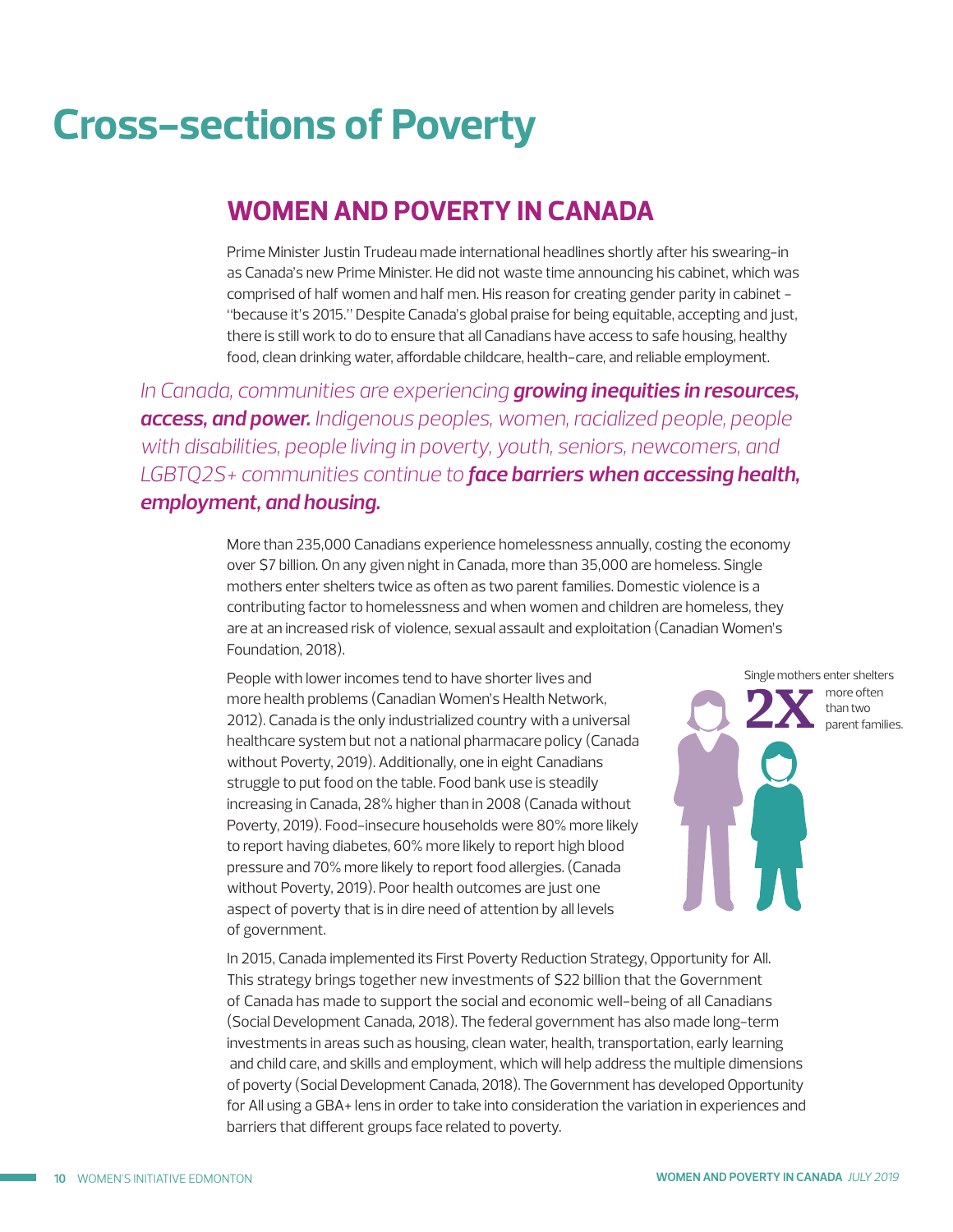<span id="page-10-0"></span>The Government of Canada has promised to work closely with provinces, territories and municipalities to forge strong bonds with Indigenous peoples, stakeholders, charities and community groups on the front lines of tackling poverty in communities across Canada to ensure our programs and policies are aligned and complementary, as Canadians expect and deserve nothing less (Social Development Canada, 2018). On May 23, 2019, The Government of Canada's Department for Women and Gender Equity announced that they will be investing \$4.05 million in 11 women's organizations and Indigenous organizations serving women in Edmonton and Northern Alberta. This funding will help organizations tackle systemic barriers impeding women's progress while recognizing and addressing the diverse experiences of gender and inequality across the country. This is a promising announcement that will likely have positive impacts on women and children living in poverty in Edmonton.

#### **WOMEN AND POVERTY IN ALBERTA**

Alberta is one of two provinces that does not have a provincial poverty reduction strategy (Edmonton Social Planning Council, 2018), however, Calgary and Edmonton are paving the way for other cities in their "Enough for All" and EndPoverty Edmonton initiatives. Despite the lack of a provincial plan, Statistics Canada released the results of the Canadian Income Survey and announced that Alberta's child poverty rate was cut in half between 2015 and 2017. This means that 44,000 fewer children are living in poverty (Tamarack Institute, 2019). Alberta still has the largest gap between the

"Alberta still has **the largest gap between the rich and the poor** of all the Canadian Provinces, and poverty costs Albertans about \$7.1 to \$9.5 billion per year (Edmonton Social Planning Council, 2018)."

rich and the poor of all the Canadian Provinces, and poverty costs Albertans about \$7.1 to \$9.5 billion per year (Edmonton Social Planning Council, 2018). There have been many waves in reducing child poverty largely because of improved child tax benefits, which gives parents more financial support while raising their young children. These child benefits from both the federal and provincial governments have helped lift many Albertan children out of poverty. However, the same benefits do not apply to those without children or without full time custody of their children.



In Alberta, demand for income support has grown significantly in the last three years. The caseloads have grown by 65%, from 33,753 to 55,794, for AISH and Alberta Works, or Income Support (Edmonton Social Planning Council, 2018). Alberta's Income Support rates among the lowest in Canada, despite a small increase in January 2019 (Edmonton Social Planning Council, 2018).The increase in demand for social assistance is likely due to the economic downturn that hit Edmonton's labour market hard. In 2018, there were still 5,735 people experiencing homelessness based on an April 2018 homeless count, and the numbers are likely much higher (Edmonton Social Planning Council, 2018). In October 2018, the Provincial NDP government increased the minimum wage from \$11.20 per hour (\$10.70 for liquor servers) to \$12.20 per hour for all workers, and again to \$15 per hour in October 2018. However, the newly elected UCP government has promised to reduce the minimum wage, which will undoubtedly have impacts on women and children living in poverty.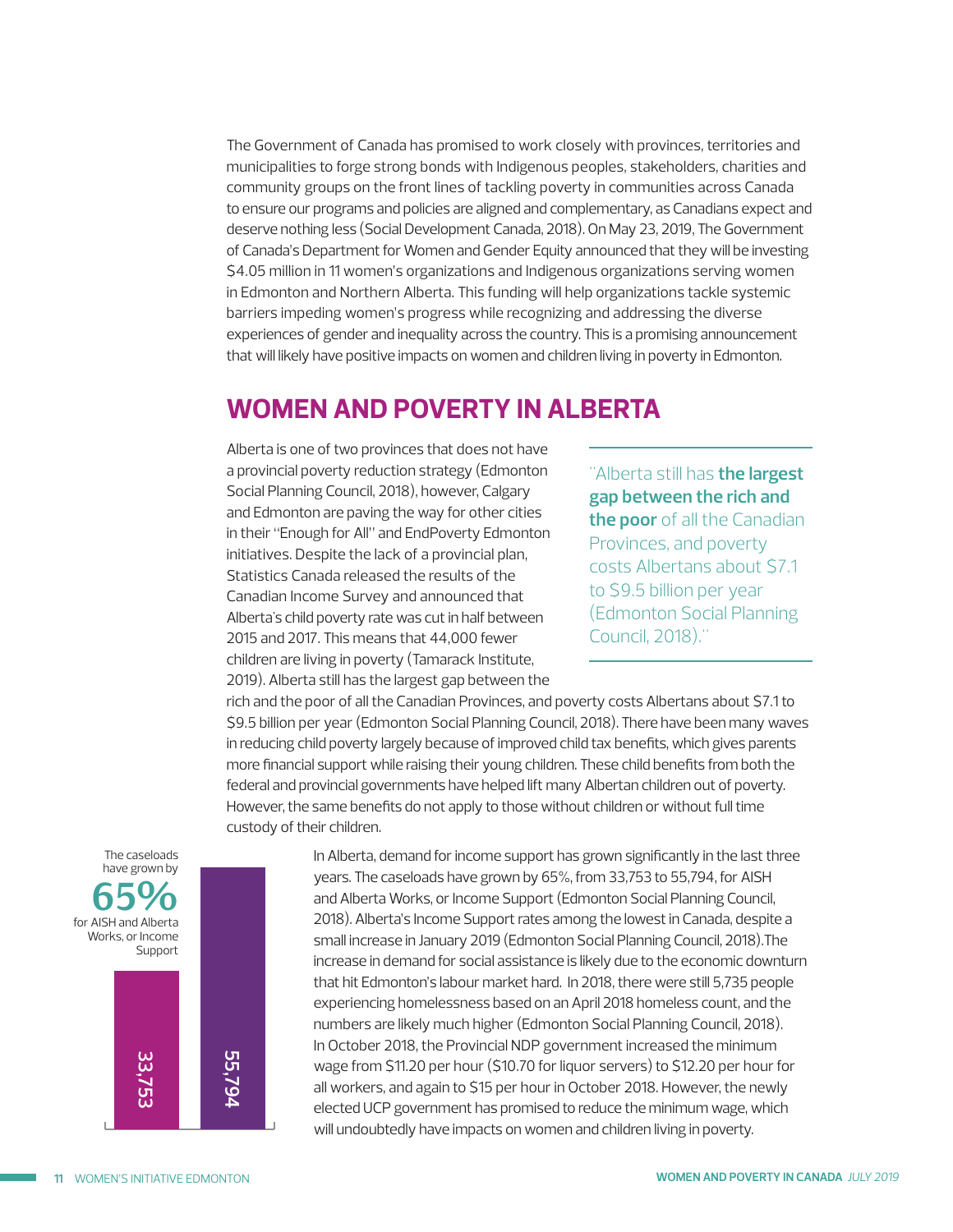<span id="page-11-0"></span>The NDP government made significant changes in reducing child and family poverty, however these programs and initiatives will likely change under the new leadership. Over the last four years, the Government of Alberta made many strides towards women's equity. Their work focused on Gender-Based Analysis (GBA+), violence prevention, encouraging women in leadership and elected office, and women's economic security (Government of Alberta, n.d.).

The annual cost of poverty in Alberta is \$7 billion. This works out to \$2,700 every year for each taxpayer (EndPovertyEdmonton, n.d.). The numbers are stark, yet investing in poverty elimination will reduce the costs of healthcare, police services, employment insurance, and will ultimately pay for itself while creating a more just and equitable society. In 2014, there were 35,210 lone-parent families in Edmonton and 30.6% of them lived in poverty (Edmonton Social Planning Council, 2017). Lone-parent families in metro Edmonton received \$142.1 million in child tax benefits from the federal government. Child benefit increases reduce poverty. Non-taxable child benefits are the most effective way to reduce poverty as money is put directly into the pockets of low income families. Federal child tax benefits are important in Edmonton as they will help offset the decrease in employment income during uncertain economic times.

#### **WOMEN AND POVERTY IN EDMONTON**

All three levels of government have seldom been aligned to make progress in poverty reduction, however, that has not stopped the City of Edmonton from tackling poverty in their city. Over the past three decades, income inequality in Edmonton has increased (Edmonton Social Planning Council, 2017). Edmonton is one of the fastest growing cities in Canada, and much of its rapid growth is driven by its previously strong economy. Edmonton is currently experiencing an economic downturn caused by low oil and gas prices. Many

Alberta has the **highest rate of working poverty in Canada**  (Edmonton Social Planning Council, 2017). Although there is employment, working poverty exists in Edmonton because **the pay is insufficient.** 

of the jobs in Edmonton are reliant on government and other public sector jobs. This recession has caused the unemployment rate in Edmonton to increase.

Edmonton is the youngest of Canada's six largest urban centres, with a median age of 36.0 years. Edmonton's younger population means more people in the labour force and fewer challenges with an aging population (Edmonton Social Planning Council, 2017). Edmonton is increasingly diverse, according to Statistics Canada 2016, 38% were visible minorities and 6% identified

as "Aboriginal" (Statistics Canada, 2016). Despite the economic downturn, census results show that there are no signs that settlement is slowing down in Edmonton. The City of Edmonton has a disproportionately high rate of low income compared to the surrounding suburban communities.

There are 100,000+ Edmontonians currently living in poverty (EndPovertyEdmonton, n.d.). Many Edmontonians are considered 'working poor,' which means they are often employed full time, yet have insufficient income to be above the poverty line. Alberta has the highest rate of working poverty in Canada (Edmonton Social Planning Council, 2017). For example,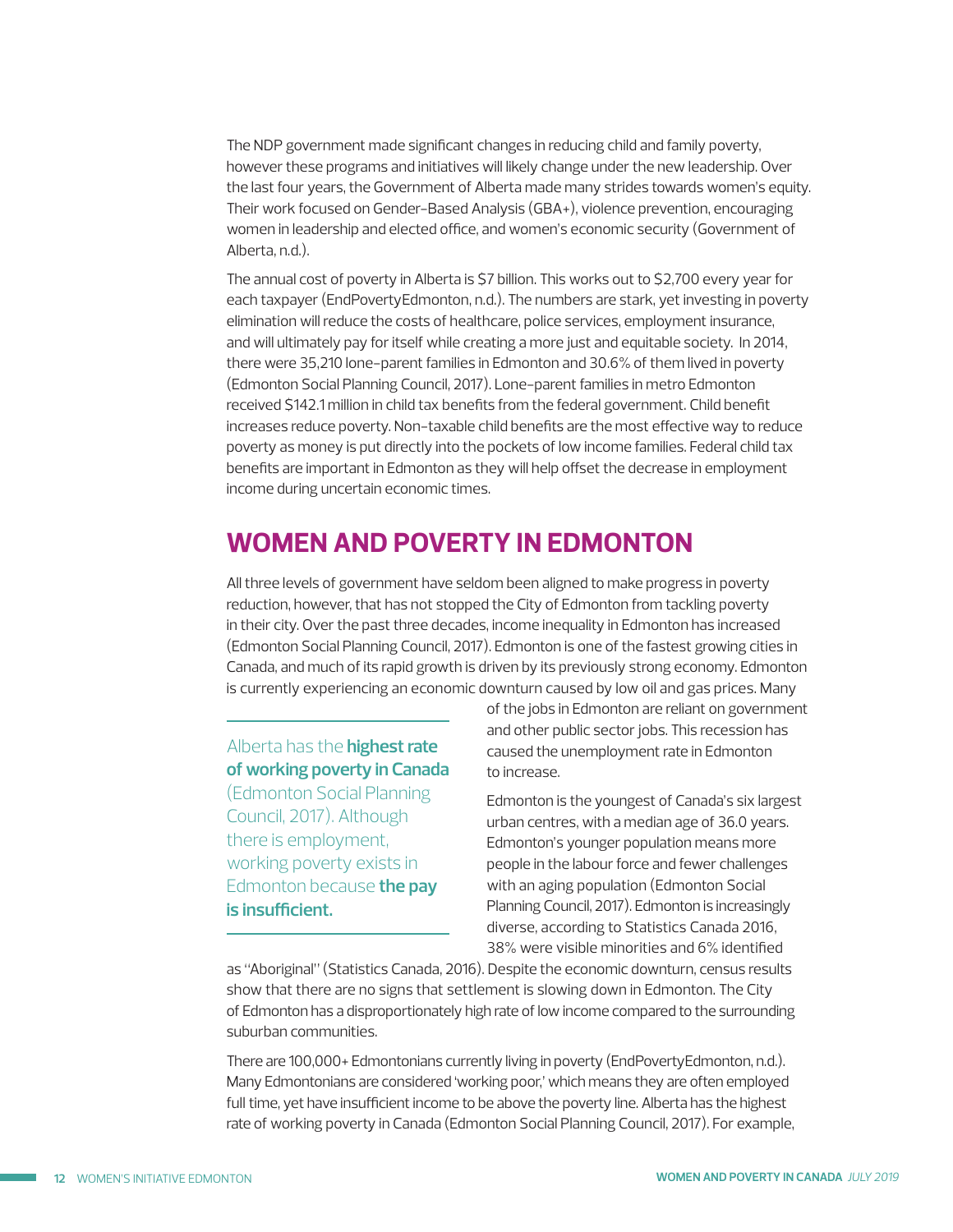in 2011, 59.2% of children living in poverty in Alberta lived in families where both parents worked full time for the entire year. Although there is employment, working poverty exists in Edmonton because the pay is insufficient. Low paying jobs are often precarious and lack job security, fixed hours of work, benefits such as dental, prescription drug plans and paid pensions. In 2016, 75% of jobs in Edmonton were in the services sector, like retail and wholesale trade, accommodations and food services, which pay predominantly low or minimum wages (Edmonton Social Planning Council, 2017). About 18% of Edmontonians earn \$15/ hour or less. The majority of low-wage workers are women (62%). In Edmonton, women earn \$0.743 for every dollar that men make (Edmonton Community Foundation, 2018).

The Canadian Centre for Policy Alternatives has released three (2015, 2016 and 2018) rankings of the best and worst cities for women in Canada. They look at 5 factors in the country's 25/26 largest cities. In 2015, Edmonton was ranked second last and again in 2019. In Edmonton, women rank well in health, but poor in leadership, safety, economic security, and education (Canadian Centre for Policy Alternatives, 2019).

88888 8882  $62\%$  of low wage workers are women



As part of the Women's Initiative mandate, the Edmonton Women's Quality of Life (EWQL) Scorecard was developed to provide a snapshot of Edmonton Women's lives in comparison to men in Edmonton and women throughout Canada. The scorecard summarizes the quality of life indicators for women in Edmonton, and helps to identify areas of progress, and those in need of attention (City of Edmonton, 2018). The scorecard provides insights into five areas that greatly affect women, including: finance and economy; leadership, political empowerment and participation; education; health and wellness; and safety (City of Edmonton, 2018). In 2017 and 2019, the Women's Initiative released the Edmonton Women's Quality of Life Scorecard. This scorecard looks at more factors than the 5 considered by the Canadian Centre for Policy Alternatives. Similarly this City of Edmonton scorecard found that women face high rates of sexual and domestic violence, but are well educated and have good health outcomes.

*Most notably, the scorecard highlights that despite the economic slowdown since 2014 which has impacted employment rates throughout Alberta, "women in Alberta are the highest paid in Canada" (City of Edmonton, p.2, 2018).* 

> Safety concerns in Edmonton are on the rise, rates of reported sexual assault and intimate partner violence are both on the rise in Edmonton, and are substantially higher than than the national average (City of Edmonton, 2018). The city has developed new programs to address gender-based violence due to the increasing numbers of women, children and seniors seeking shelter, which is important considering "intimate partner violence still remains the greatest health risk to women around the world" (City of Edmonton, p.3, 2018). Domestic violence victims are more likely to be women between the ages of 20-34, are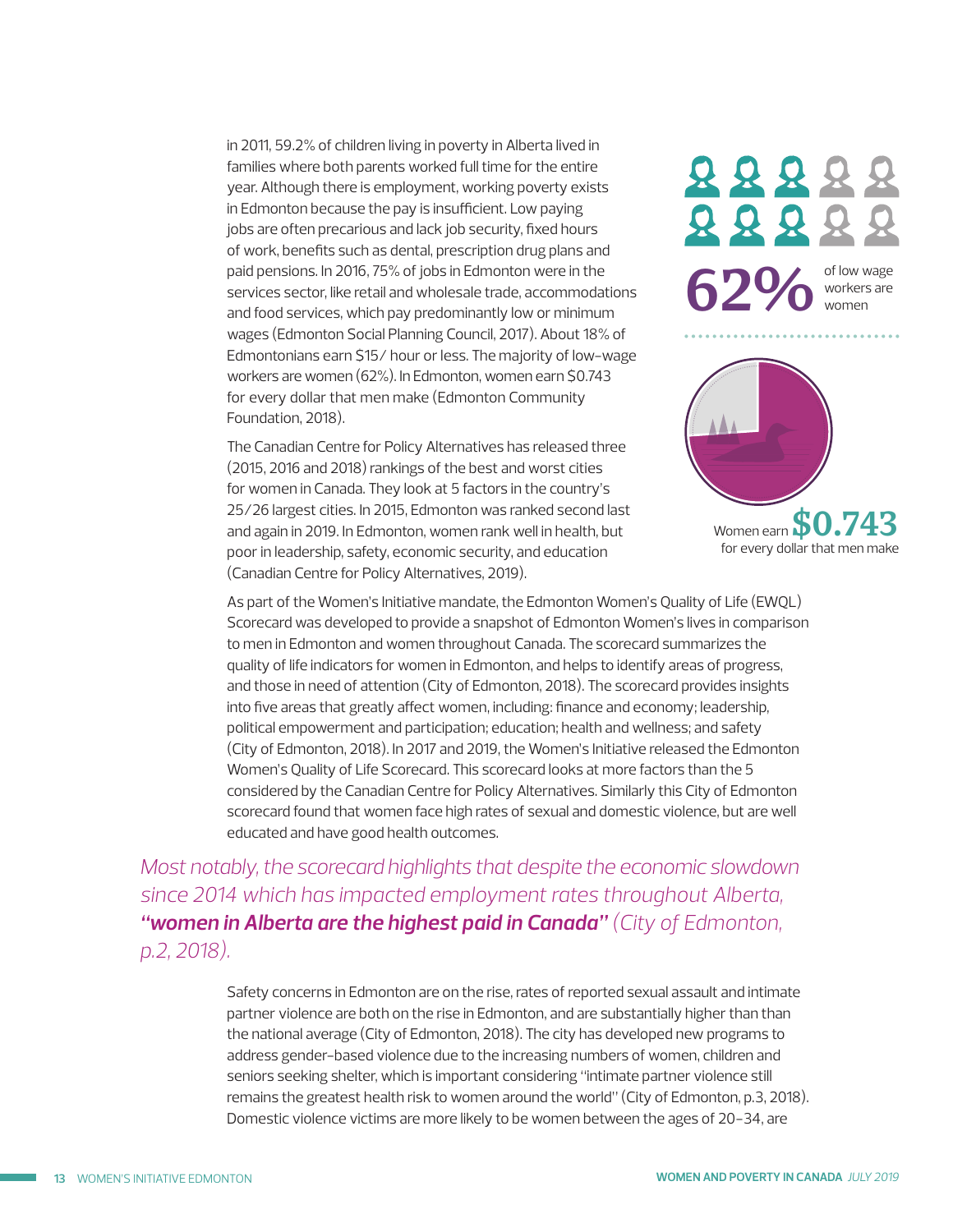<span id="page-13-0"></span>mothers, and victimized by an intimate partner with whom they are living with (Edmonton Community Foundation, 2018). There has been a 13% spike in reported sexual assaults in Edmonton over 2016 (Edmonton Community Foundation, 2018). Edmonton has the second highest rate of sexual assault in Canada, and only Winnipeg has a higher rate among other major cities.(Edmonton Community Foundation, 2018). However, this can also be viewed positively. Edmonton Police Services noted that an increase in sexual assault reporting means people feel more comfortable coming forward after an assault.



#### **INDIGENOUS WOMEN AND POVERTY**

Edmonton is located at the geographic centre of Alberta's portion of Treaty 6 territory. According to the 2016 census, 50,280 or 5.5% of Edmontonians self identify as "Aboriginal"(Statistics Canada, 2016). Edmonton has the second largest urban Indigenous population after Winnipeg. The population of Indigenous women is the fastest growing population in Canada (Canadian Commission for UNESCO, 2018). Canada's history of colonization and residential schools, in addition to the pervasive underfunding of Indigenous services on and off reserve, has left many Indigenous people and communities living in poverty. In Edmonton, 52% of surveyed homeless population identified as Indigenous (Edmonton Community Foundation, 2018). Indigenous people are nine times more likely to be homeless in Edmonton (City of Edmonton, 2018).

Not all young Edmontonians share equally in the prosperity of our growing city. In particular, young Indigenous Edmontonians experience significantly higher poverty rates than others (EndPovertyEdmonton, n.d.). The research is clear, more funding is needed to address the treatment of Indigenous people in Canada. Increased funding can have positive intergenerational impacts by reducing poverty for Indigenous women and families.

EndPovertyEdmonton recognises the dire need to address the systemic inequities that have been forced onto Canada's First Peoples. The first goal of the EndPovertyEdmonton Road Map is a recognition that eliminating poverty is a profound act of reconciliation with Indigenous Edmontonians. This is an important first step in attempting to address the high rates of poverty among Indigenous Edmontonians.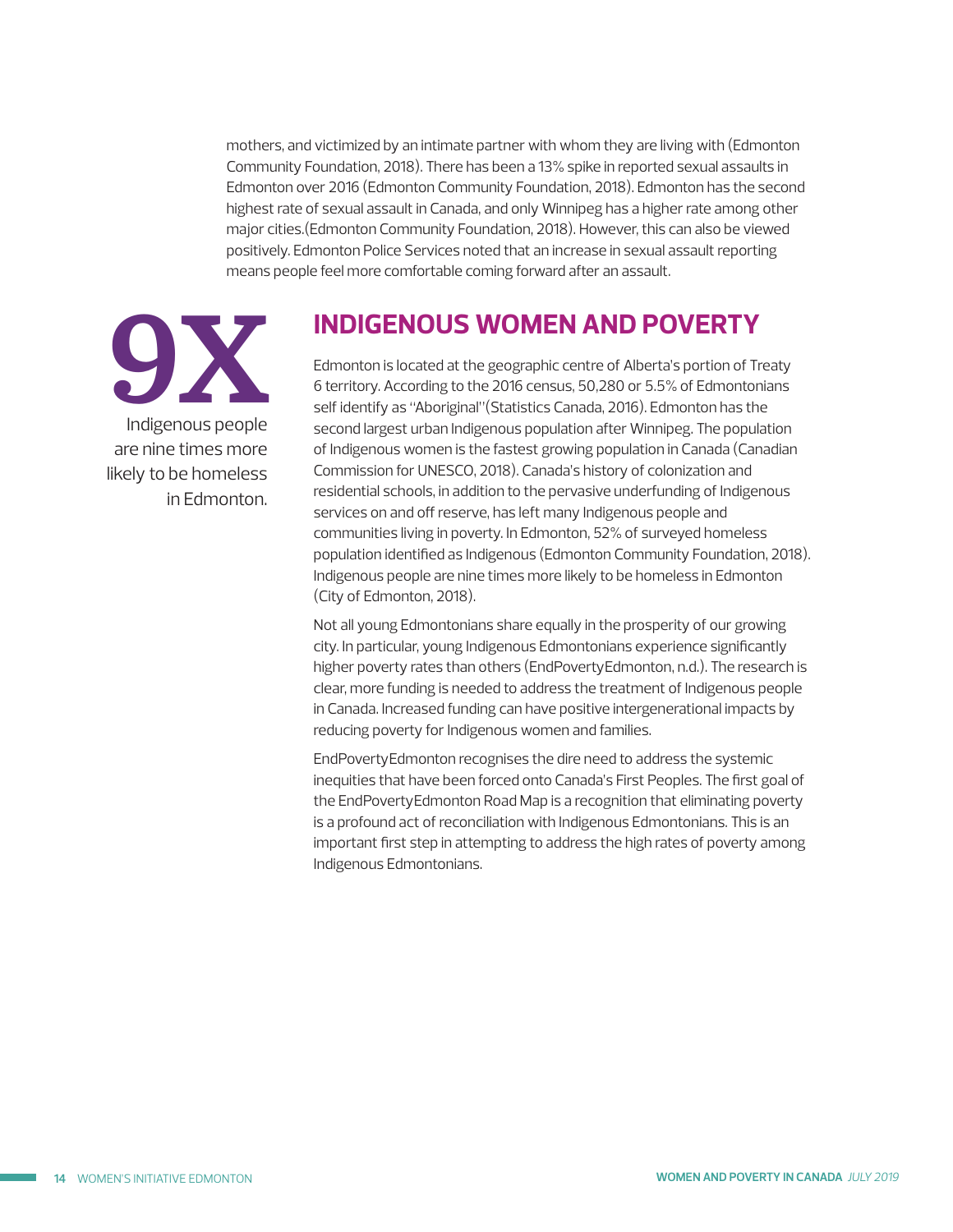### <span id="page-14-0"></span>32% of immigrant women in Canada live in POVERTY

children live  $1$  in  $5$  in poverty in

### **NEWCOMER WOMEN AND POVERTY**

Edmonton is an increasingly diverse city. In 2013, about 26% of Edmontonians were born outside of Canada, however, a growing number of newcomers are choosing to settle in Edmonton, and these numbers continue to climb annually (Edmonton Social Planning Council, 2017).

The highest population of Newcomers in Edmonton are from the Philippines, India and China, in that order. According to Canadian Women's Foundation, 21% of visible minority women and girls and 32% of immigrant women (who immigrated to Canada between 2011 and May 10, 2016) live in poverty, however these numbers are likely much lower than reality. Additionally, Indigenous and Newcomer women often have larger families than CBNI Individuals and this impacts their likelihood of living in poverty. Newcomer women require culturally sensitive supports to assist them in reducing poverty.

### **CHILDREN, FAMILIES AND POVERTY**

Children and youth are particularly vulnerable to the detrimental effects of poverty throughout their lifespan. Decades of research show that children and youth's health outcomes are impacted more greatly by poverty than their adult counterparts (Edmonton Social Planning Council, 2018). For example, food insecurity is an issue in their household, poor nutrition or lack of food will impact development and negatively impact their school achievements. Poverty has negative physical, psycho-social, and academic effects on children and youth. This may include abuse, neglect, school drop out, behaviour and emotional regulation problems, mental and physical illness, and developmental delays, which further puts them at risk of continuing in a cycle of poverty (Edmonton Social Planning Council, 2018).

In 2014, 34,220 (17.8%) children were low income in the City of Edmonton. Poverty rates are higher for larger families with three or more children (Edmonton Social Planning Council, 2018). Over half of lone parent families with three or more children lived in poverty in Edmonton. Most low income families in Edmonton live far below the poverty line. Managing poverty costs us our future when our children are too hungry to learn (EndPovertyEdmonton, n.d.). In Edmonton 1 in 5 children live in poverty and 1 in 3 children are raised by a single parent. (Canada without Poverty, 2019). Additionally, the median cost of monthly preschooler fees is \$885 in Edmonton making it difficult for families to earn and adequate wage that will offset the costs of child care. (Edmonton Social Planning Council, 2018). In 2017 the previous Alberta government launched quality, affordable, subsidized child care through a \$25/day daycare pilot project. The universal twenty five dollar a day childcare pilot created 7,300 spaces across the province.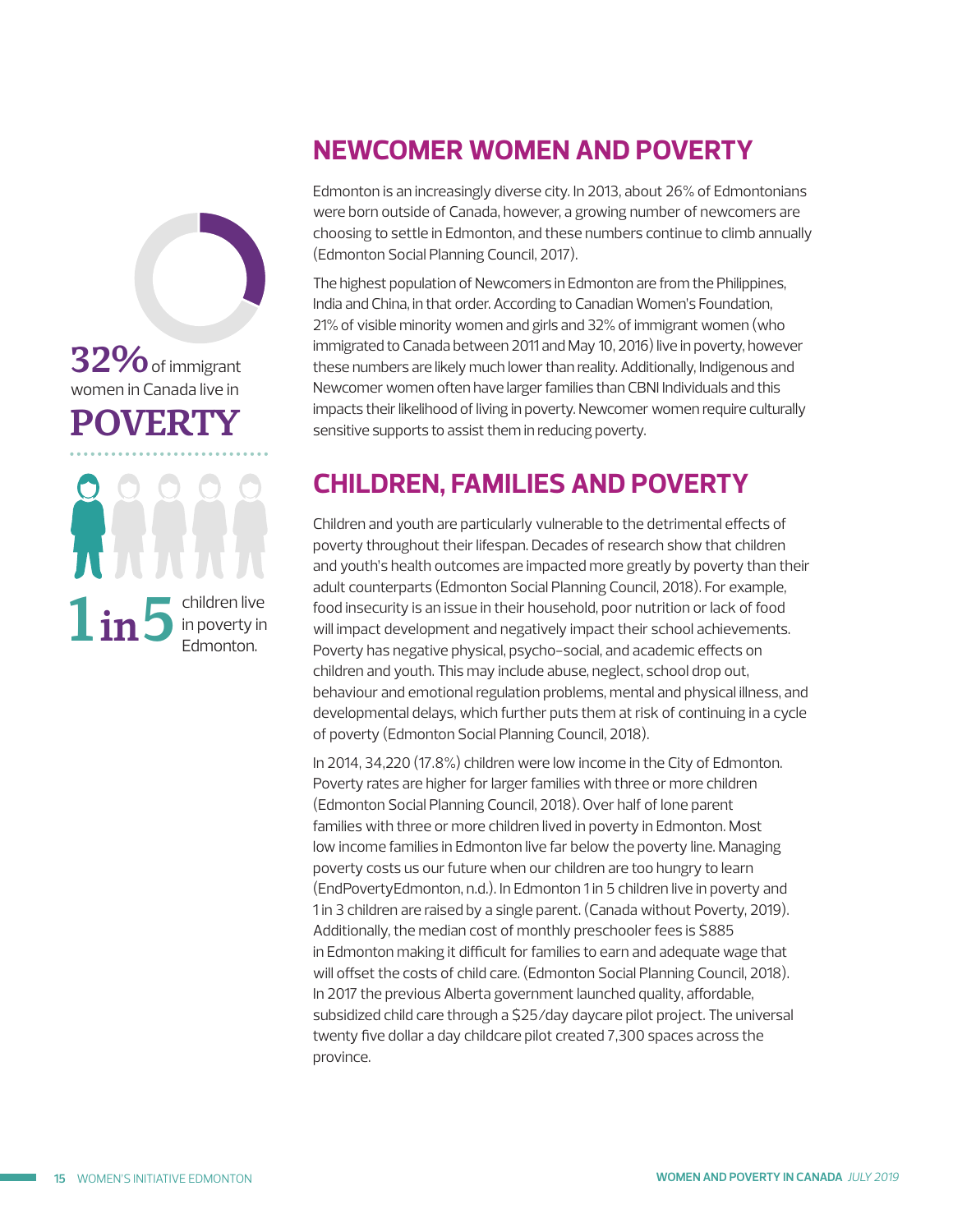## <span id="page-15-0"></span>**Current Edmonton Initiatives**

*The City has two key Council Initiatives that speak to the issue of poverty and gender to various degrees and in different ways. One is the Women's Initiative and the other is EndPovertyEdmonton (EPE).*



EndPovertyEdmonton is a community-led entity to fulfill a vision of ending poverty in the city within a generation. EPE believes that there are 6 game changers that could make a big difference in improving the lives of people struggling with poverty and create pathways for them to thrive and prosper. These game changers are also significant markers for improving the women's well being; eliminating racism, livable incomes, affordable housing, accessible and affordable transit, affordable and quality child care, and access to mental health services and addiction supports (EPE, n.d.).

Specific actions that the City of Edmonton is implementing as part of the EPE Road Map are affordable transit initiatives; RIDE Program which provides subsidized bus passes that also comes with a Leisure Access Pass and the Kids Ride Free Program where 12 years old and under ride free when accompanied by a fare-paying adult. These programs impact households, including women who are living in poverty.



The Edmonton Women's Initiative is a Council initiative that addresses gender equity, and coordinates the Women's Advocacy Voice of Edmonton (WAVE). WAVE was established in 2014 as an advisory board to City Council, and provides insights and advice on policy from a women's rights and issues perspective. WAVE ensures that women's views are presented fairly and equally from every background, including social, cultural, physical and occupational (Edmonton Community Foundation, 2018).

WAVE is made up of 15 community volunteers from diverse backgrounds and experiences. WAVE provides valuable insights and advice on policy and affairs relevant to municipal jurisdiction through a gender lens (City of Edmonton, 2019). This Council initiative aims to foster and promote leadership, equality, opportunity, access to services, justice and inclusion for women in Edmonton.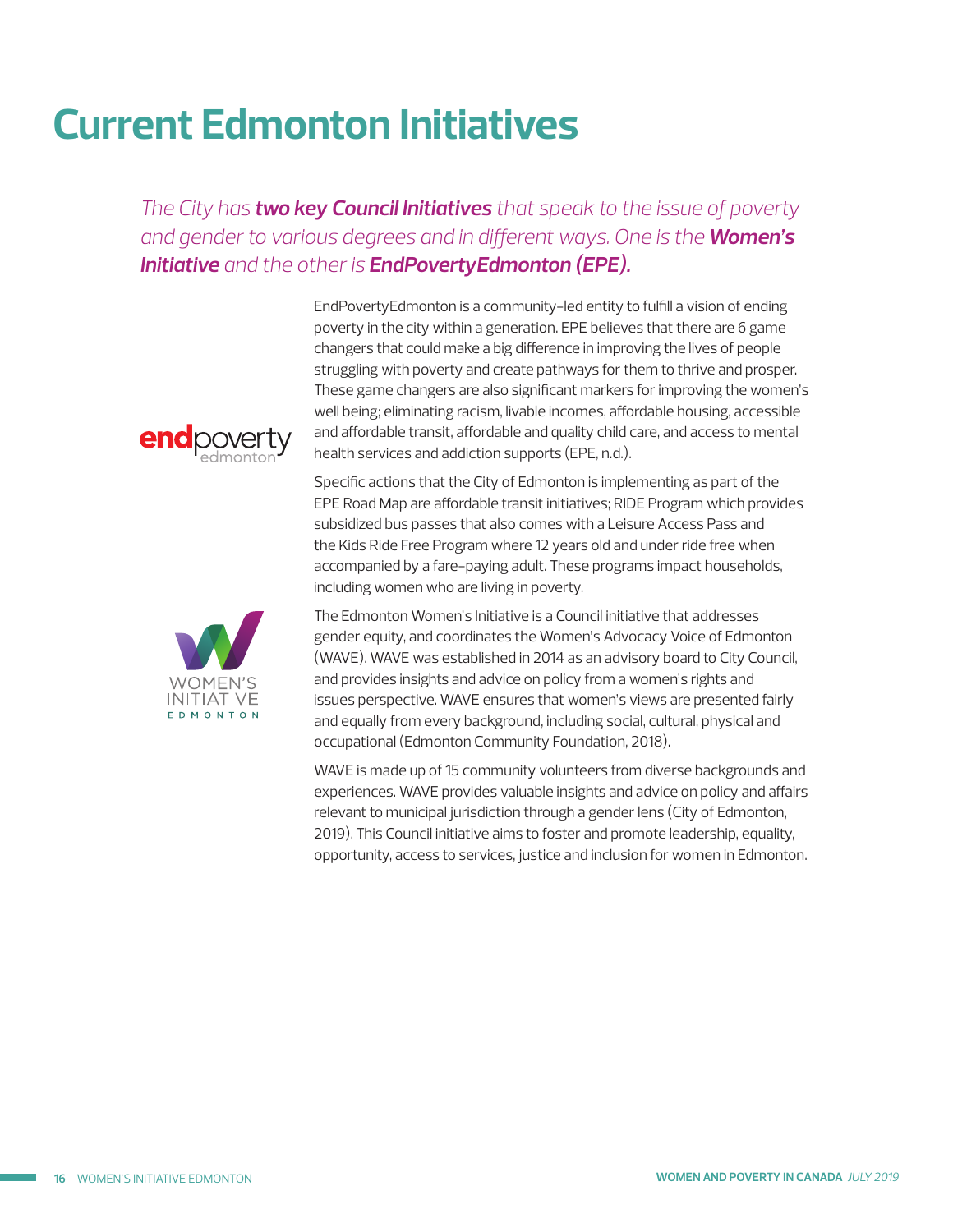# <span id="page-16-0"></span>**Gaps and Conclusions**

**2**

**1**

**3**

**4**

**5**

*Research and lived experience shows that there is a lot of work to do in order to make Canada a place where all women have full and equal access to resources and opportunities despite the fact that many Canadians believe that women are already equal (Canadian Commission for UNESCO, 2018).* 

> **WOMEN'S INCLUSION** is fundamental to a progressive and sustainable society. Closing the gender wage gap in Canada would be extremely profitable. Gender pay equity estimates \$105 billion dollar growth in GDP (gross domestic product), but would also improve the quality of life in every aspect, including family, health, economic, social and political (Canadian Commission for UNESCO, 2018).

**WOMEN'S ORGANIZATIONS** are essential to support women and girls in the community, yet are chronically underfunded, underestimated and undermined. Funding at all levels of government is essential in working towards equity. Improved intergovernmental collaboration and advocacy on poverty would help alleviate poverty in all aspects of Canadians' lives. Without proper collaboration, poverty elimination is impossible due to the interconnected nature of poverty. Alberta must create and implement a provincial poverty reduction strategy with clear targets and timelines, and work with the federal and municipal governments if they are truly committed to eliminating poverty.

**HOUSING AND SHELTER** are in dire need of attention. Despite Canada's commitment to increase affordable housing, all levels of government must invest in a wide range of supportive housing such as; shelters, supportive transition housing, subsidized housing, housing with affordable childcare, and housing for seniors. Newcomer and Indigenous women accessing social support require culturally sensitive supports tailored to their unique needs. Women and children fleeing violence need proper counselling and safety supports to transition out of shelters safely.

**CHILDCARE** is another important aspect of eliminating poverty and making Canada more equitable for all women. Canada lacks affordable childcare and equitable workplace policies like flex-time, work from home options, and caregiver leave. Investing in affordable or subsidized child care and early learning with a \$25/day cap is one place to start.

**ENDING POVERTY** for women will directly benefit children and work towards ending the cycle. In turn, everyone benefits from a more equitable Canada. Policies that improve income equality, including those that support women's participation in the workforce, also improve the overall economy (Canadian Women's Foundation, p.3, 2018).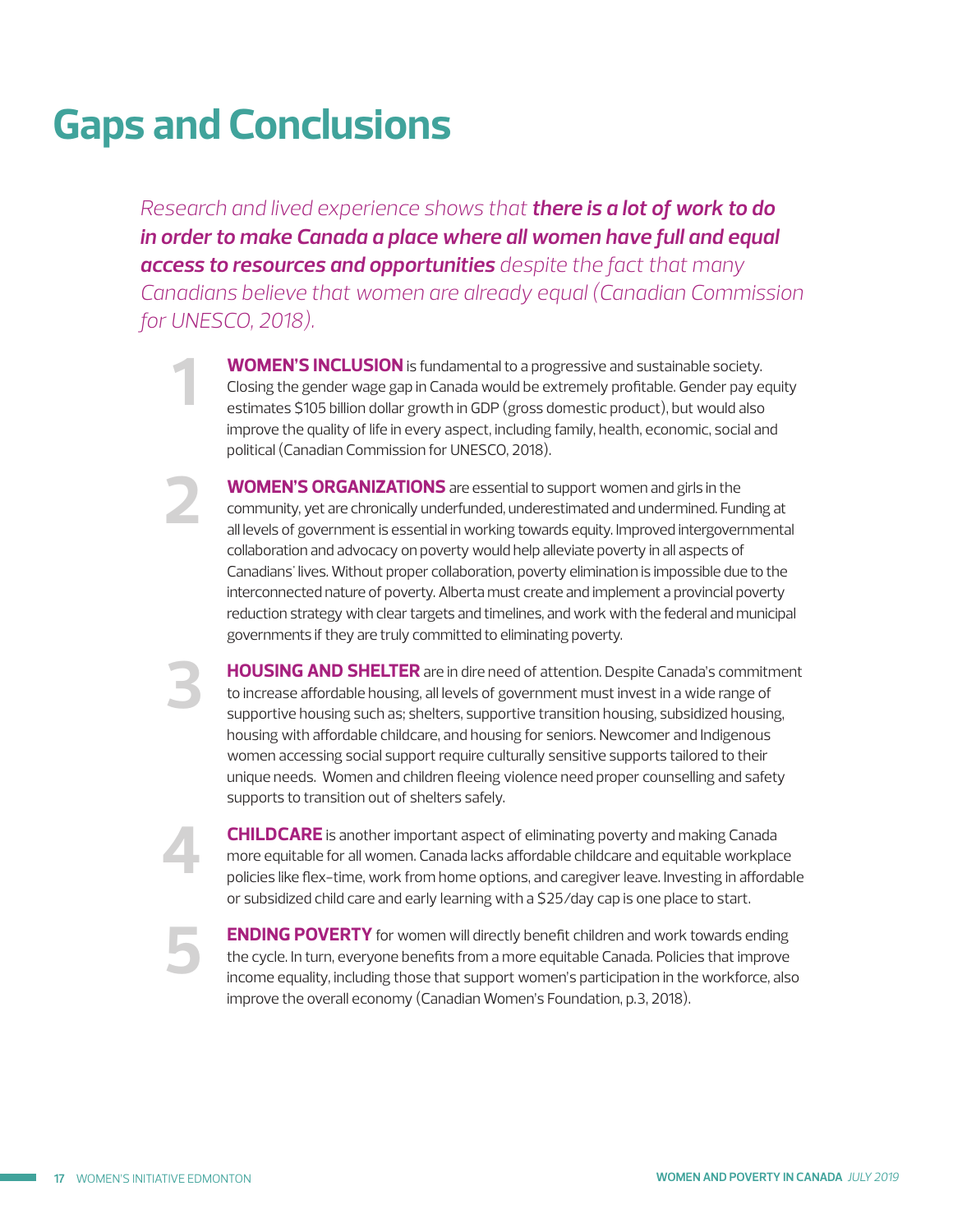Although some of the statistics are disheartening, Edmonton is a world leader in women's equity and poverty reduction strategies. Edmonton's Women's Initiative is helping to ensure women's and girl's perspectives are being included in conversations that shape the city and it is among the first of its kind in Canada (City of Edmonton, 2019). The Women's Initiative is supporting the work of governments to continue to bring women's voices into decisionmaking. EndPovertyEdmonton is an innovative approach to poverty reduction strategies, and the work is being replicated in other municipalities.

The economic downturn has impacted Edmonton, yet this has not impeded on the progress towards a more equitable city.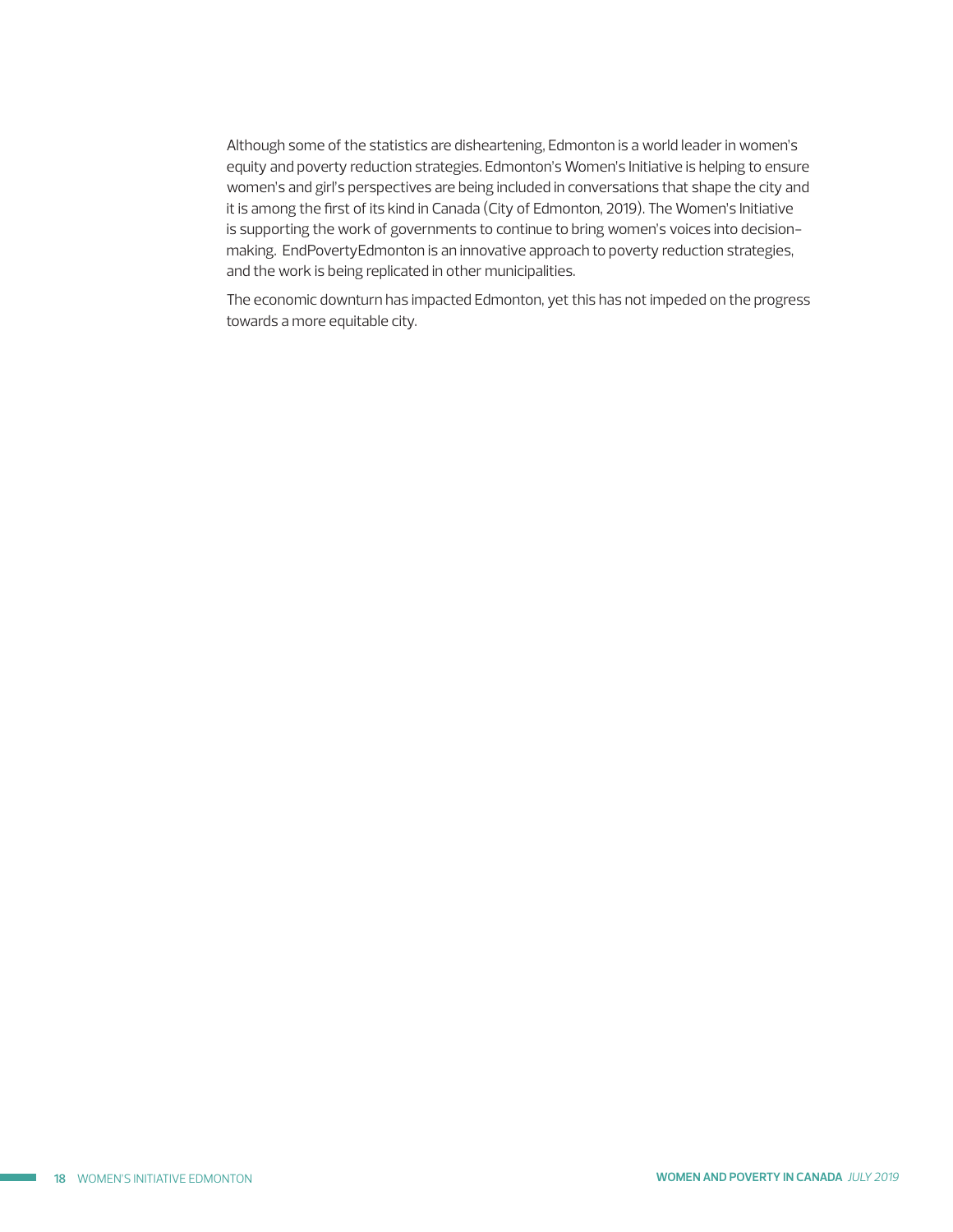# <span id="page-18-0"></span>**Definitions and Abbreviations**

| <b>Absolute Poverty</b>                       | "Absolute poverty describes deprivation, a situation where<br>a person can't afford basic needs such as adequate food,<br>shelter, clothing, and transportation" (Canadian Women's<br>Foundation, 2018).                                                                                                                                                                                                                                                                                                                                  |
|-----------------------------------------------|-------------------------------------------------------------------------------------------------------------------------------------------------------------------------------------------------------------------------------------------------------------------------------------------------------------------------------------------------------------------------------------------------------------------------------------------------------------------------------------------------------------------------------------------|
| <b>After-Tax Low</b><br><b>Income Measure</b> | AT LIM is the international standard used to measure poverty.<br>Those with after tax income 50% below the national after-tax<br>median income, adjusted for family size are considered to be living<br>in low income. AT LIM is calculated after federal and provincial<br>income taxes have been paid and income transfers received.<br>In 2014, the low income threshold for a single person household<br>was \$17, 824, \$30,301 for a lone-parent family with two children<br>under age 16 (Edmonton Social Planning Council, 2017). |
| <b>AISH</b>                                   | Alberta income for the Severely Handicapped. AISH provides<br>financial and health benefits to those who are permanently<br>unable to work due to a health condition or disability<br>(Edmonton Social Planning Council, 2018, p. 10).                                                                                                                                                                                                                                                                                                    |
| <b>Alberta Works</b>                          | Also known as Income Support in Alberta. Income support<br>provides financial assistance to individuals and families in Alberta<br>who do not have the resources to meet their basic needs<br>(Edmonton Social Planning Council, 2018, p.10).                                                                                                                                                                                                                                                                                             |
| <b>Ally</b>                                   | A person who supports and individual or group to be treated<br>equitably and fairly. This often grows out of self awareness<br>of inequities or privileges we have experiences. Action is taking<br>individually or collectively to create conditions that enable<br>everyone to have equal access to resources and benefits.<br>(City for All Women Initiative Ottawa, 2015, p. 17).                                                                                                                                                     |
| <b>CAP</b>                                    | Canada Assistance Plan                                                                                                                                                                                                                                                                                                                                                                                                                                                                                                                    |
| <b>CBNI</b>                                   | Canadian-born non-Indigenous                                                                                                                                                                                                                                                                                                                                                                                                                                                                                                              |
| CMA                                           | Edmonton Census Metropolitan Area                                                                                                                                                                                                                                                                                                                                                                                                                                                                                                         |
| EPE                                           | EndPovertyEdmonton                                                                                                                                                                                                                                                                                                                                                                                                                                                                                                                        |
| <b>EWQL</b>                                   | Edmonton Women's Quality of Life (EWQL) Scorecard                                                                                                                                                                                                                                                                                                                                                                                                                                                                                         |
| <b>Feminism</b>                               | The belief that women have been historically disadvantaged<br>and this ought to change (Canadian Commission for UNESCO,<br>2018, p. 6).                                                                                                                                                                                                                                                                                                                                                                                                   |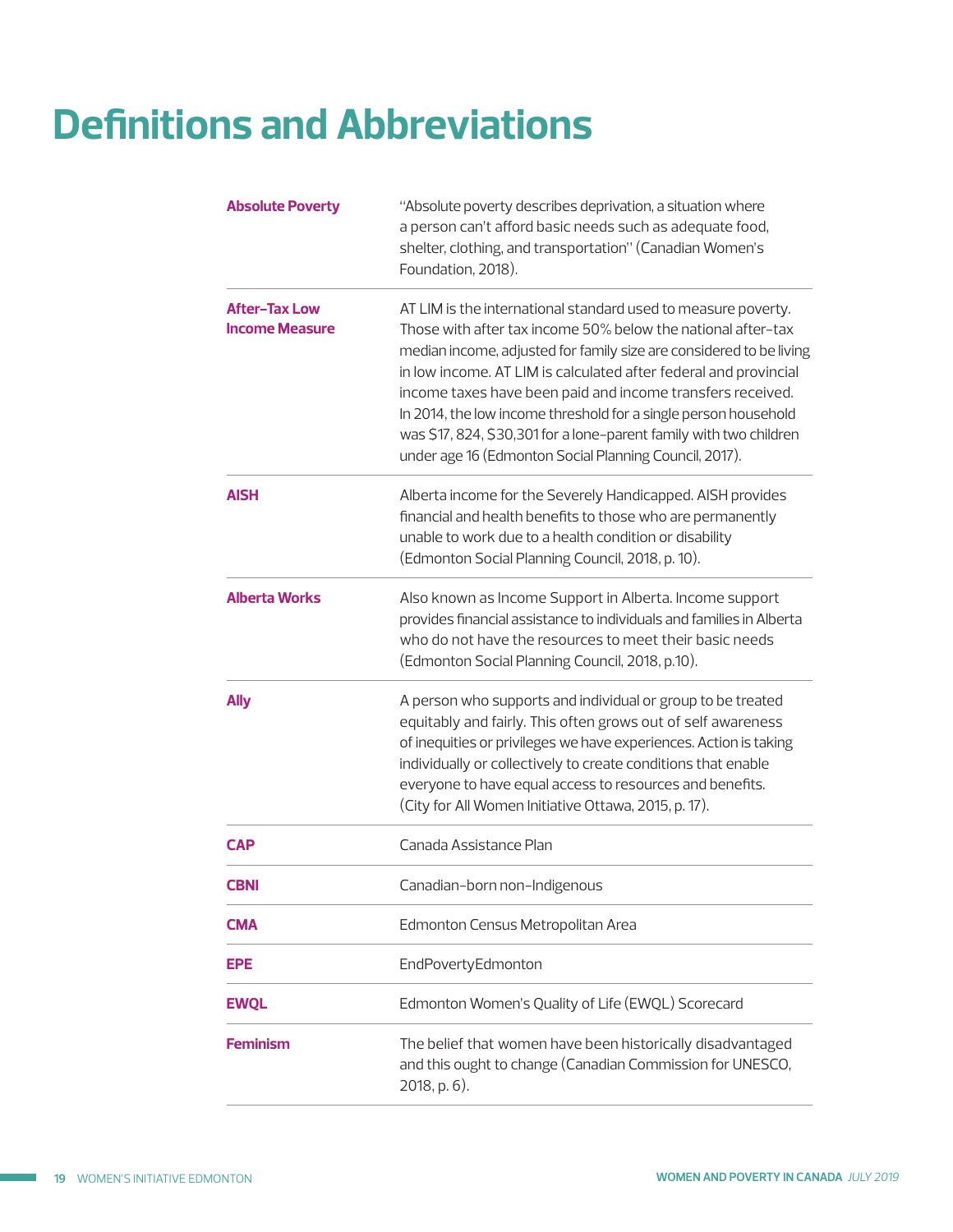| GBA+                                   | Gender Based Analysis plus<br>https://www.edmonton.ca/city_government/initiatives_<br>innovation/womens-initiatives.aspx                                                                                                                                                                                                                                                              |
|----------------------------------------|---------------------------------------------------------------------------------------------------------------------------------------------------------------------------------------------------------------------------------------------------------------------------------------------------------------------------------------------------------------------------------------|
| <b>GDP</b>                             | <b>Gross Domestic Product</b>                                                                                                                                                                                                                                                                                                                                                         |
| <b>Intersectionality</b>               | The intersection, or crossover, of our many identities affects<br>how each of us experiences our municipality. These intersections<br>occur within a context of connected systems and structures<br>of power (e.g., laws, policies, state governments, other political<br>and economic unions, religious institutions, media) (City for All<br>Women Initiative Ottawa, 2015, p. 18). |
| Low-income                             | Often used interchangeably with the term poverty.<br>After tax income is often used as a measure.                                                                                                                                                                                                                                                                                     |
| <b>Low Income Measure</b>              | The Low Income Measures (LIMs) are a set of thresholds<br>estimated by Statistics Canada that identify Canadians whose<br>incomes are below half of the median of the adjusted income<br>distribution. The adjustment is made such that economies<br>of scale in consumption within a household are accounted for.                                                                    |
| <b>Low-wage workers</b>                | Earn \$15/ hour or less.                                                                                                                                                                                                                                                                                                                                                              |
| <b>LICO</b>                            | Low income Cut off                                                                                                                                                                                                                                                                                                                                                                    |
| <b>Market Basket</b><br><b>Measure</b> | The Market Basket Measure (MBM) is a measure of low income<br>based on the cost of a specific basket of goods and services<br>representing a modest, basic standard of living.                                                                                                                                                                                                        |
| <b>Motherhood Penalty</b>              | In the workplace, working mothers encounter systematic<br>disadvantages in pay, perceived competence, and benefits<br>relative to childless women. Mothers may experience<br>disadvantages in terms of hiring, pay, and daily job experience.                                                                                                                                         |
| <b>Parity</b>                          | The state of being equal, especially regarding status and pay.                                                                                                                                                                                                                                                                                                                        |
| <b>Poverty</b>                         | People experience poverty when they lack, or are denied,<br>economic, social and cultural resources to have a quality of life<br>that sustains and facilitates full and meaningful participation in<br>the community (EPE, n.d.).                                                                                                                                                     |
| <b>Precariously housed</b>             | Living in affordable, below standards, and/or overcrowded<br>housing conditions (Canada without Poverty, 2019).                                                                                                                                                                                                                                                                       |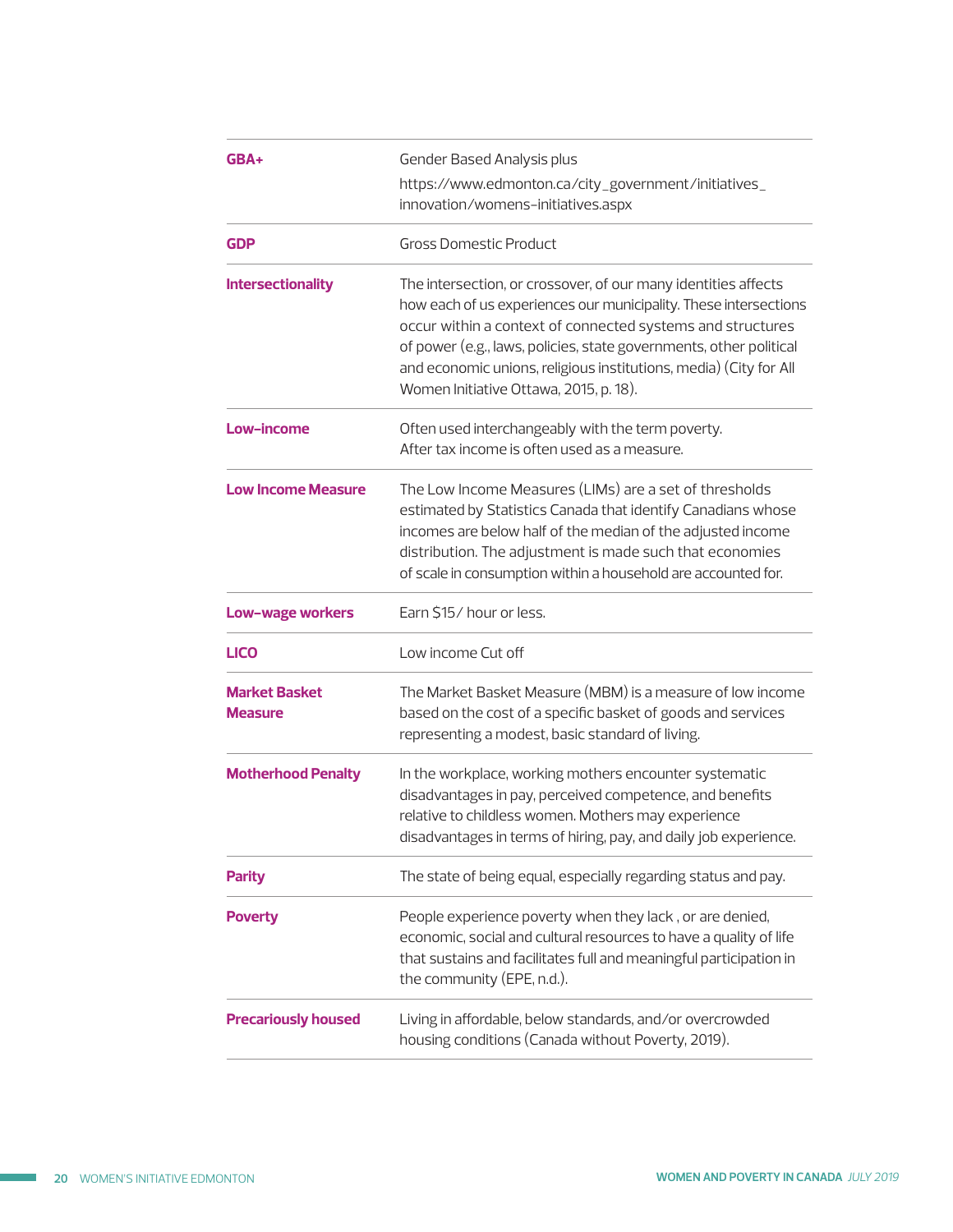| <b>Privilege</b>         | The experience of freedoms, rights, benefits, advantages, access<br>and/or opportunities afforded to members of a dominant group<br>in a society or in a given context (City for All Women Initiative<br>Ottawa, 2015, p. 18).                                                                                                                                                                                                                                                                                      |
|--------------------------|---------------------------------------------------------------------------------------------------------------------------------------------------------------------------------------------------------------------------------------------------------------------------------------------------------------------------------------------------------------------------------------------------------------------------------------------------------------------------------------------------------------------|
| <b>Relative Poverty</b>  | "Relative poverty describes inequality, a situation where a<br>person is noticeably worse off than most people in his or her<br>community. Many low-income families can barely afford to<br>pay for rent and put food on the table, let alone pay for dental<br>care, eyeglasses, school outings, sports equipment for the kids,<br>internet access, or prescription drugs. These are things that<br>most people in Canada take for granted and would consider<br>necessities" (Canadian Women's Foundation, 2018). |
| <b>Systemic Barriers</b> | Obstacles that exclude groups or communities of people<br>from participation in, and the benefits of, social, economic, and<br>political life. They may be hidden or unintentional, but are built<br>into the way society works. Existing policies, practices and<br>procedures, as well as assumptions and stereotypes, reinforce<br>them (City for All Women Initiative Ottawa, 2015, p. 18).                                                                                                                     |
| <b>Women's Suffrage</b>  | The right to vote.                                                                                                                                                                                                                                                                                                                                                                                                                                                                                                  |
| <b>Working poverty</b>   | Working often full time while earning an insufficient income to be<br>above the poverty line. Alberta has the highest rate of working<br>poverty in Canada (Edmonton Social Planning Council, 2017).                                                                                                                                                                                                                                                                                                                |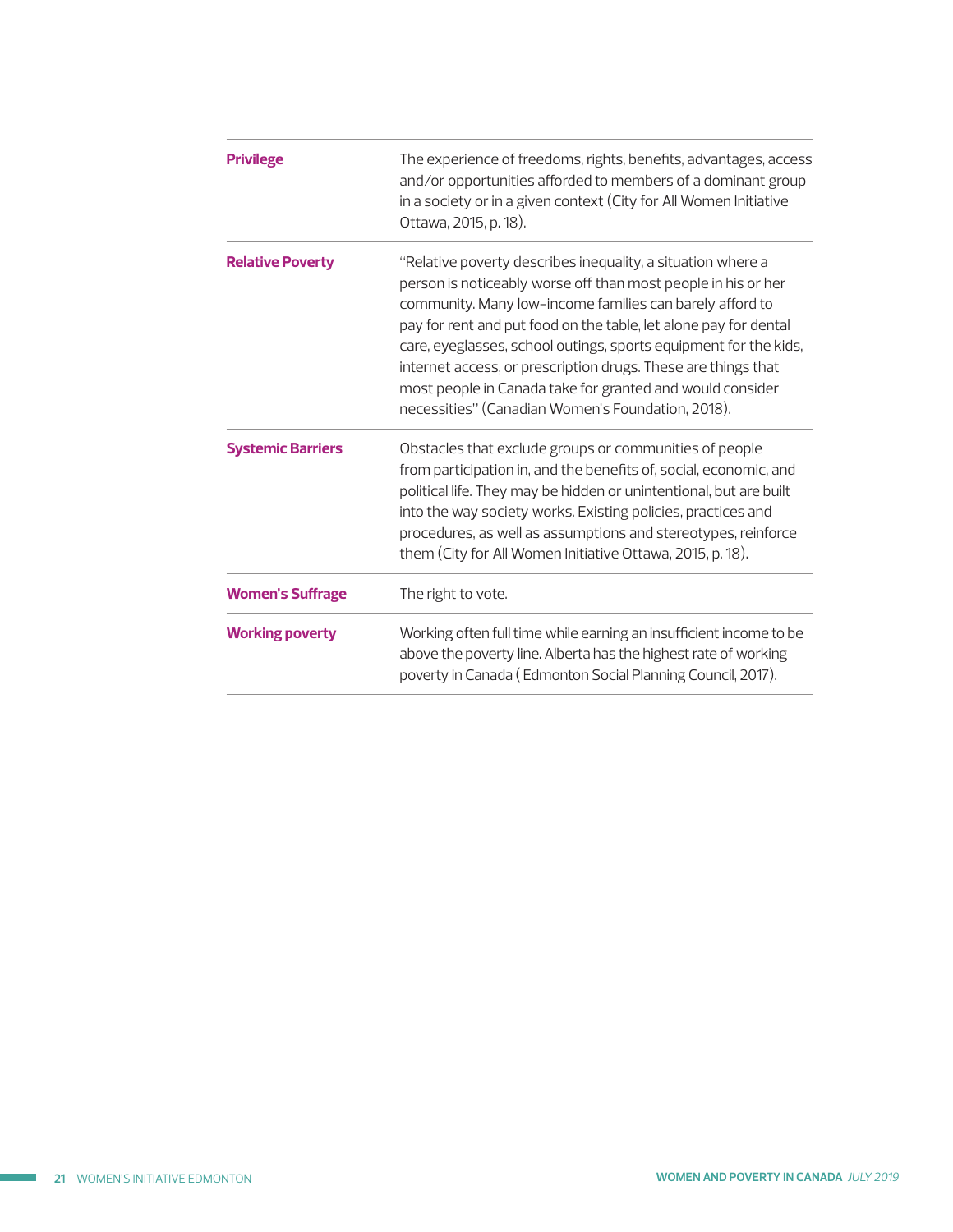### <span id="page-21-0"></span>**References and Further Reading**

- Angus Reid Institute. (2018, August 09). What does poverty look like in Canada? Survey finds one-in-four experience notable economic hardship. Retrieved from http:// angusreid.org/poverty-in-canada/
- Arriagada, P. (2016, February 23). Women in Canada: A Gender-based Statistical Report: [First Nations, Métis and Inuit Women. Retrieved from: https://www150.statcan.gc.ca/](https://www150.statcan.gc.ca/n1/en/pub/89-503-x/2015001/article/14313-eng.pdf) [n1/en/pub/89-503-x/2015001/article/14313-eng.pdf](https://www150.statcan.gc.ca/n1/en/pub/89-503-x/2015001/article/14313-eng.pdf )
- Canada Without Poverty. (2019). Canada Without Poverty: Just the Facts. Retrieved from <http://www.cwp-csp.ca/poverty/just-the-facts/>
- Canadian Commission for UNESCO. (2018, November). The Role of Municipalities in Advancing Women's Equity in Canada. Retrieved from [http://www.unesco.org/new/](https://www150.statcan.gc.ca/n1/en/pub/89-503-x/2015001/article/14313-eng.pdf ) [en/member-states/single-view/news/just\\_published\\_the\\_role\\_of\\_municipalities\\_](http://www.unesco.org/new/en/member-states/single-view/news/just_published_the_role_of_municipalities_in_advancing_wome/) [in\\_advancing\\_wome/](https://www150.statcan.gc.ca/n1/en/pub/89-503-x/2015001/article/14313-eng.pdf )
- Canadian Centre for Policy Alternatives. The Best and Worst Places to Be a Woman in Canada 2019 . 2019[, www.policyalternatives.ca/sites/default/files/uploads/publications/](http://www.policyalternatives.ca/sites/default/files/uploads/publications/National Office/2019/03/Best and Worst Places to Be a Woman 2019.pdf) [National Office/2019/03/Best and Worst Places to Be a Woman 2019.pdf](http://www.policyalternatives.ca/sites/default/files/uploads/publications/National Office/2019/03/Best and Worst Places to Be a Woman 2019.pdf)
- Canadian Women's Foundation. (2013, March). Fact Sheet: Moving Women out of Poverty. Retrieved April, 2019, from [https://www.canadianwomen.org/sites/canadianwomen.](https://www.canadianwomen.org/sites/canadianwomen.org/files/PDF-FactSheet-EndPoverty-Jan2013.pdf) [org/files/PDF-FactSheet-EndPoverty-Jan2013.pdf](https://www.canadianwomen.org/sites/canadianwomen.org/files/PDF-FactSheet-EndPoverty-Jan2013.pdf)
- Canadian Women's Foundation. (2016, August). Fact Sheet: Moving Women out of Violence. Retrieved April, 2019, from [https://www.canadianwomen.org/wp-content/](https://www.canadianwomen.org/wp-content/uploads/2017/09/FactSheet-VAWandDV_Feb_2018-Update.pdf) [uploads/2017/09/FactSheet-VAWandDV\\_Feb\\_2018-Update.pdf](https://www.canadianwomen.org/wp-content/uploads/2017/09/FactSheet-VAWandDV_Feb_2018-Update.pdf)
- Canadian Women's Foundation. (2018, September). Fact Sheet: Women and Poverty in Canada. Retrieved April, 2019, from [https://www.canadianwomen.org/wp-content/](https://www.canadianwomen.org/wp-content/uploads/2018/09/Fact-Sheet-WOMEN-POVERTY-September-2018.pdf) [uploads/2018/09/Fact-Sheet-WOMEN-POVERTY-September-2018.pdf](https://www.canadianwomen.org/wp-content/uploads/2018/09/Fact-Sheet-WOMEN-POVERTY-September-2018.pdf)
- Canadian Women's Health Network. (2012). Income and Women's Health. Retrieved from [http://www.cwhn.ca/en/yourhealth/faqs/IncomeandWomen'sHealth](http://www.cwhn.ca/en/yourhealth/faqs/IncomeandWomen)
- City for All Women Initiative (CAWI), Ottawa. (2015, June). Advancing Equity and Inclusion. Retrieved from [http://www.cawi-ivtf.org/sites/default/files/publications/advancing](http://www.cawi-ivtf.org/sites/default/files/publications/advancing-equity-inclusion-web_0.pdf)[equity-inclusion-web\\_0.pdf](http://www.cawi-ivtf.org/sites/default/files/publications/advancing-equity-inclusion-web_0.pdf)
- City of Edmonton. (2017). Gender-Based Analysis Plus. Retrieved from [https://webdocs.](http://www.cawi-ivtf.org/sites/default/files/publications/advancing-equity-inclusion-web_0.pdf) [edmonton.ca/siredocs/published\\_meetings/120/677815.pdf](http://www.cawi-ivtf.org/sites/default/files/publications/advancing-equity-inclusion-web_0.pdf)
- City [of Edmonton. \(2017\). Leisure Access Program. Retrieved from https://www.edmonton.](https://www.edmonton.ca/programs_services/leisure-access-program.aspx) [ca/programs\\_services/leisure-access-program.aspx](https://www.edmonton.ca/programs_services/leisure-access-program.aspx
)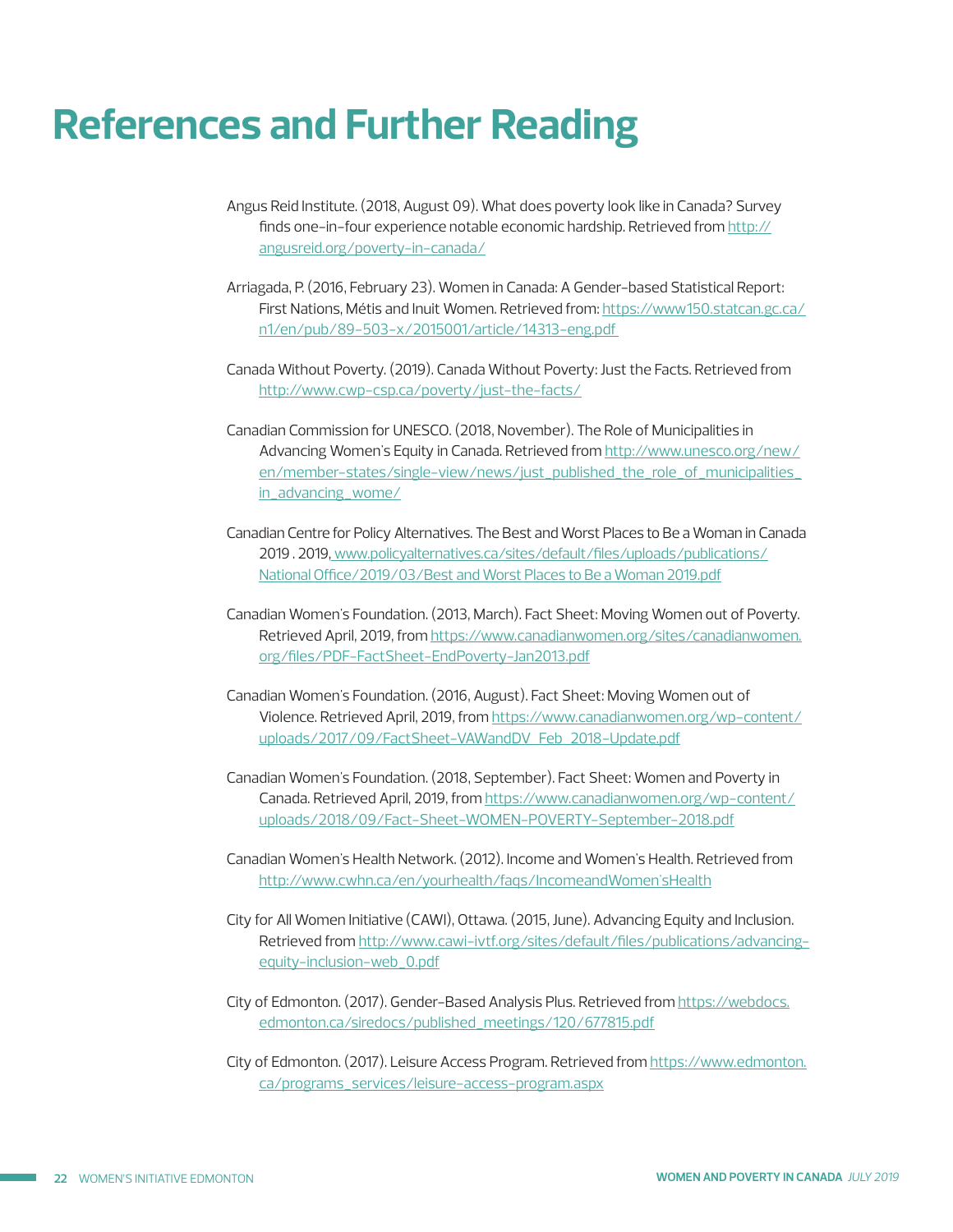- City of Edmonton. (2018). Edmonton Women's Quality of Life Scorecard: A Summary of Women's Initiative Edmonton Statistical Analysis. Retrieved from [https://www.](https://www.edmonton.ca/city_government/documents/PDF/COE-WAVE_GenderIndicators_ONLINE_2018.pdf) [edmonton.ca/city\\_government/documents/PDF/COE-WAVE\\_GenderIndicators\\_](https://www.edmonton.ca/city_government/documents/PDF/COE-WAVE_GenderIndicators_ONLINE_2018.pdf) [ONLINE\\_2018.pdf](https://www.edmonton.ca/city_government/documents/PDF/COE-WAVE_GenderIndicators_ONLINE_2018.pdf)
- City of Edmonton. (2019). WAVE: Women's Advocacy Voice of Edmonton. Retrieved from [https://www.edmonton.ca/city\\_government/documents/PD](https://www.edmonton.ca/city_government/documents/PDF/WAVEAnnualReport2018.pdf)[F](https://www.edmonton.ca/city_government/documents/PDF WAVEAnnualReport2018.pdf)  WAVEAnnualReport2018.pdf
- Edmonton Community Foundation. (2018). Vital Signs. Retrieved from [https://www.](https://www.ecfoundation.org/wp-content/uploads/FINAL-011941-Vital-Signs_2018_FULL-1.pdf) [ecfoundation.org/wp-content/uploads/FINAL-011941-Vital-Signs\\_2018\\_FULL-1.pdf](https://www.ecfoundation.org/wp-content/uploads/FINAL-011941-Vital-Signs_2018_FULL-1.pdf)
- Edmonton Social Planning Council. (2017, February). A Profile of Poverty in Edmonton Update. Retrieved from [https://www.edmontonsocialplanning.ca/index.php/](https://www.edmontonsocialplanning.ca/index.php/resources/digital-resources/a-espc-documents/a06-newsletters/a06g-reports/1027-a-profile-of-poverty-in-edmonton-update-2017/file) [resources/digital-resources/a-espc-documents/a06-newsletters/a06g](https://www.edmontonsocialplanning.ca/index.php/resources/digital-resources/a-espc-documents/a06-newsletters/a06g-reports/1027-a-profile-of-poverty-in-edmonton-update-2017/file)[reports/1027-a-profile-of-poverty-in-edmonton-update-2017/file](https://www.edmontonsocialplanning.ca/index.php/resources/digital-resources/a-espc-documents/a06-newsletters/a06g-reports/1027-a-profile-of-poverty-in-edmonton-update-2017/file)
- Edmonton Social Planning Council. (2018). One in Six is Too Many. Retrieved from [https://](https://www.pialberta.org/1in6istoomanyreport) [www.pialberta.org/1in6istoomanyreport](https://www.pialberta.org/1in6istoomanyreport)
- EndPovertyEdmonton. (n.d.). Statistics on Poverty in Edmonton. Retrieved from [https://](https://www.endpovertyedmonton.ca/statistics) [www.endpovertyedmonton.ca/statistics](https://www.endpovertyedmonton.ca/statistics)
- Federation of Canadian Municipalities. (2018, November). FCM and Status of Women Canada launch Toward Parity. Retrieved from [https://fcm.ca/en/programs/women](https://fcm.ca/en/programs/women-in-local-government/toward-parity-in-municipal-politics)[in-local-government/toward-parity-in-municipal-politics](https://fcm.ca/en/programs/women-in-local-government/toward-parity-in-municipal-politics)
- Government of Alberta. (n.d.). Ministry of Status of Women. Retrieved 2019, from [https://](https://www.alberta.ca/ministry-status-of-women.aspx) [www.alberta.ca/ministry-status-of-women.aspx](https://www.alberta.ca/ministry-status-of-women.aspx)
- Government of Canada. (2015). Towards a Poverty Reduction Strategy A backgrounder on poverty in Canada. Retrieved from [https://www.canada.ca/en/employment](https://www.canada.ca/en/employment-social-development/news/2018/11/backgrounder--opportunity-for-all--canadas-first-poverty-reduction-strategy.html)[social-development/news/2018/11/backgrounder--opportunity-for-all--canadas](https://www.canada.ca/en/employment-social-development/news/2018/11/backgrounder--opportunity-for-all--canadas-first-poverty-reduction-strategy.html)[first-poverty-reduction-strategy.html](https://www.canada.ca/en/employment-social-development/news/2018/11/backgrounder--opportunity-for-all--canadas-first-poverty-reduction-strategy.html)
- Phillips, R., & Cree, V. E. (2014). What does the 'fourth wave' mean for teaching feminism in twenty-first century social work?. Social Work Education, 33(7), 930-943.
- Social Development Canada. (2018, November 06). Backgrounder : Opportunity for All Canada's First Poverty Reduction Strategy. Retrieved from [https://www.canada.ca/](https://www.canada.ca/en/employment-social-development/campaigns/poverty-reduction.html) [en/employment-social-development/campaigns/poverty-reduction.html](https://www.canada.ca/en/employment-social-development/campaigns/poverty-reduction.html)
- Statistics Canada. (2015, November 27). Earnings of women with and without children. Retrieved from [https://www150.statcan.gc.ca/n1/pub/75-001-x/2009103/](https://www150.statcan.gc.ca/n1/pub/75-001-x/2009103/article/10823-eng.htm) [article/10823-eng.htm](https://www150.statcan.gc.ca/n1/pub/75-001-x/2009103/article/10823-eng.htm)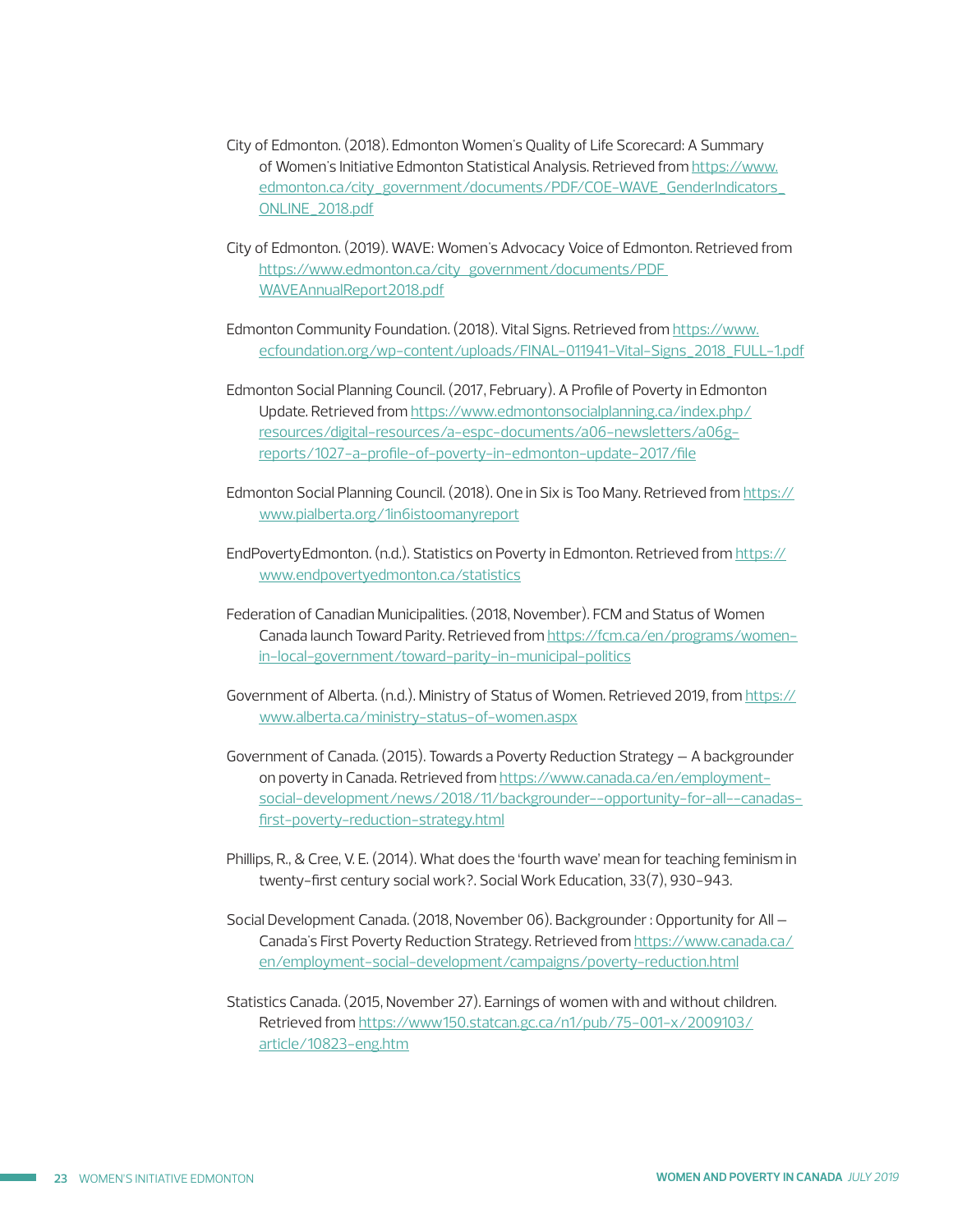Statistics Canada. (2016). Census Profile, 2016 Census, Edmonton. Retrieved from [https://](https://www12.statcan.gc.ca/census-recensement/2016/dp-pd/prof/details/page) [www12.statcan.gc.ca/census-recensement/2016/dp-pd/prof/details/page](https://www12.statcan.gc.ca/census-recensement/2016/dp-pd/prof/details/page)

- Statistics Canada. (2018). Gender, Diversity, and Inclusion Statistics. Retrieved from [https://www.statcan.gc.ca/eng/topics-start/gender\\_diversity\\_and\\_inclusion?HPA=1](https://www.statcan.gc.ca/eng/topics-start/gender_diversity_and_inclusion?HPA=1
)
- Tamarack Institute. (2019, May). Will Alberta Win the War on Poverty? Retrieved from [http://www.tamarackcommunity.ca/latest/will-alberta-win-the-war-on-poverty?](http://www.tamarackcommunity.ca/latest/will-alberta-win-the-war-on-poverty?
tz-9txvcAmbTPPGi3N0G5itjPj1ERgtB-A0V_A4De-h0c-KXoaVu5k5_qOeyv1ngB8Ku
FaQmvwjRxF42aublYI71JFD0BAw&_hsmi=72751974) [tz-9txvcAmbTPPGi3N0G5itjPj1ERgtB-A0V\\_A4De-h0c-KXoaVu5k5\\_qOeyv1ngB8Ku](http://www.tamarackcommunity.ca/latest/will-alberta-win-the-war-on-poverty?
tz-9txvcAmbTPPGi3N0G5itjPj1ERgtB-A0V_A4De-h0c-KXoaVu5k5_qOeyv1ngB8Ku
FaQmvwjRxF42aublYI71JFD0BAw&_hsmi=72751974) [FaQmvwjRxF42aublYI71JFD0BAw&\\_hsmi=72751974](http://www.tamarackcommunity.ca/latest/will-alberta-win-the-war-on-poverty?
tz-9txvcAmbTPPGi3N0G5itjPj1ERgtB-A0V_A4De-h0c-KXoaVu5k5_qOeyv1ngB8Ku
FaQmvwjRxF42aublYI71JFD0BAw&_hsmi=72751974)
- The [Canadian Encyclopedia. \(2015\). Poverty. Retrieved from h](https://www.thecanadianencyclopedia.ca/en/article/poverty)[ttps://www.thecanadian](https://www.thecanadian
encyclopedia.ca/en/article/poverty) encyclopedia.ca/en/article/poverty
- The Women's Centre. (2017, March). A Gender Analysis for Poverty Reduction in Alberta: Recommendations. Retrieved from [https://www.womenscentrecalgary.org/wp](https://www.womenscentrecalgary.org/wp-content/uploads/2017/05/A-Gender-Analysis-for-Poverty-Reduction-in-Alberta_Recomm-Updated-Mar-2017_for-web.pdf)[content/uploads/2017/05/A-Gender-Analysis-for-Poverty-Reduction-in-Alberta\\_](https://www.womenscentrecalgary.org/wp-content/uploads/2017/05/A-Gender-Analysis-for-Poverty-Reduction-in-Alberta_Recomm-Updated-Mar-2017_for-web.pdf) [Recomm-Updated-Mar-2017\\_for-web.pdf](https://www.womenscentrecalgary.org/wp-content/uploads/2017/05/A-Gender-Analysis-for-Poverty-Reduction-in-Alberta_Recomm-Updated-Mar-2017_for-web.pdf)
- United Nations (2016). #Envision2030: 17 goals to transform the world for persons with [disabilities. Retrieved from https://www.un.org/development/desa/disabilities/](https://www.un.org/development/desa/disabilities/envision2030.html) [envision2030.html](https://www.un.org/development/desa/disabilities/
envision2030.html)

T,